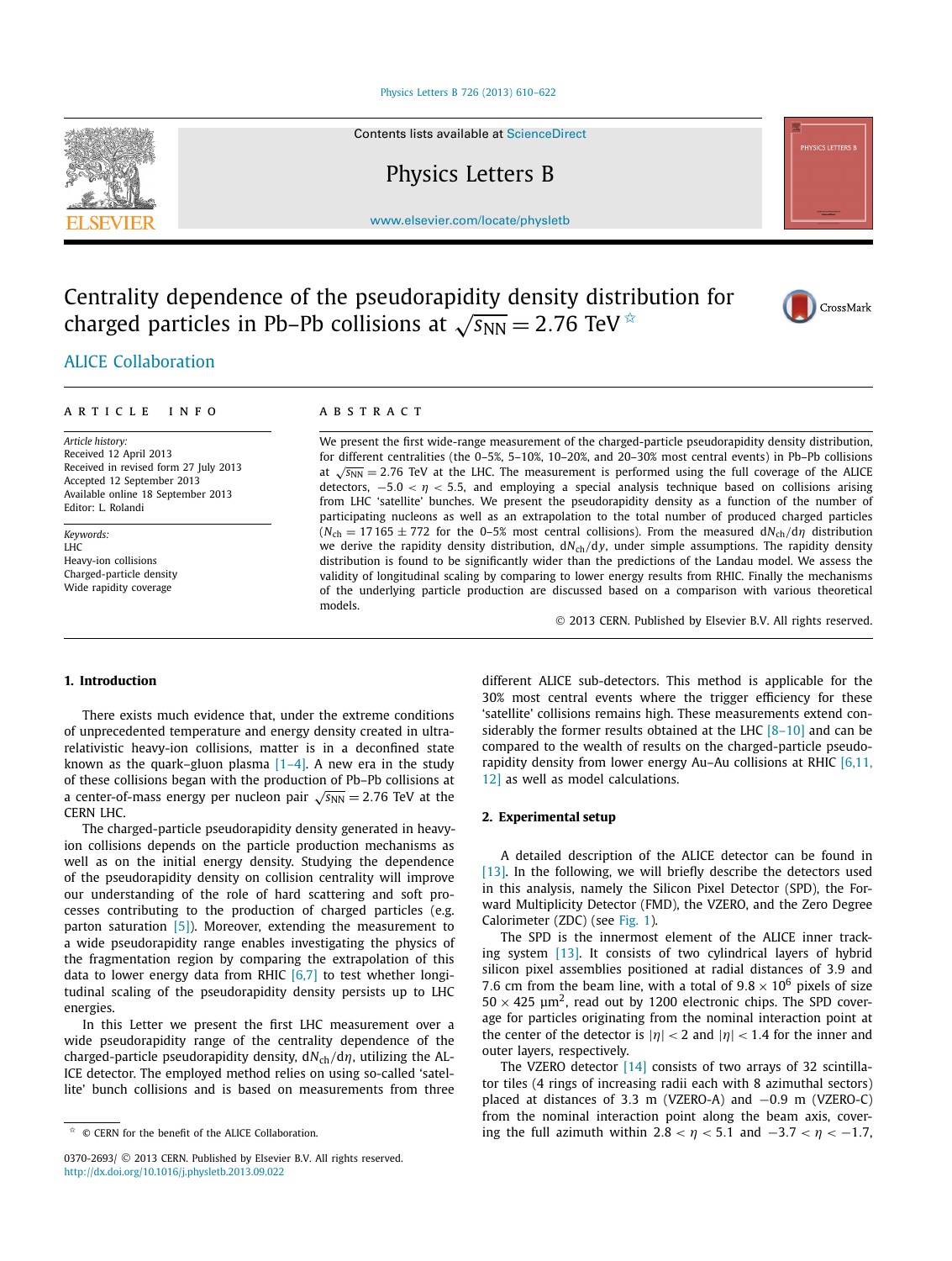<span id="page-1-0"></span>

Fig. 1. Schematic drawing (not to scale) of the cross-section of the sub-detectors used in this analysis and the midpoints of the locations of the nominal and 'satellite' interaction points. The long-dashed line designates a region of dense material designed to absorb all particles except muons. The short-dashed line indicates the region of the ALICE inner tracking system, which has dense material for its services on the surfaces near FMD2 and FMD3. The area between FMD2, FMD1 and VZERO-A contains only the beryllium beam pipe. The dark gray shaded areas denote the paths particles would follow from  $z = 0$  cm and  $z = 225$  cm to FMD2 and VZERO-A such that it is evident which material they would traverse.

respectively. Both the amplitude and the time of the signal in each scintillator are recorded.

The ZDC measures the energy of spectator (non-interacting) nucleons in two identical sets of detectors, located at  $\pm$ 114 m from the interaction point along the beam axis [\[13\].](#page-6-0) Each set consists of two quartz fiber sampling calorimeters: a neutron calorimeter positioned between the two LHC beam pipes down-stream of the first LHC dipole which separates the two charged-particle beams and a proton calorimeter positioned externally to the beam pipe containing bunches moving away from the interaction point. The ZDC energy resolution at the Pb beam energy is estimated to be 20% and 25% for the neutron and proton calorimeters, respectively. The ZDC system is completed by two Zero-degree Electro-Magnetic (ZEM) calorimeters placed at  $+7.5$  m from the interaction point along the beam direction  $[13]$ . They cover the pseudorapidity range between 4*.*8 and 5*.*7 and thus measure the energy of particles emitted at very small angles with respect to the beam axis.

The FMD [\[15\]](#page-6-0) is composed of three sub-detectors: FMD1, FMD2, and FMD3. FMD2 and FMD3 consist of an inner and an outer ring of silicon strip sensors, while FMD1 consists of only an inner ring. The inner and outer rings have internal radii of 4*.*2 cm and 15*.*4 cm and external radii of 17*.*2 cm and 28*.*4 cm, respectively, with full azimuthal coverage. Each ring is sub-divided into 512 or 256 radial strips and 20 or 40 azimuthal sectors for inner and outer rings, respectively. For collisions at the nominal interaction point the pseudorapidity coverage is  $-3.4 < \eta < -1.7$  (FMD3) and 1*.*7 *< η <* 5*.*0 (FMD2 and FMD1). Each sub-ring has 10 240 channels resulting in a total of 51 200 channels.

#### **3. Data sample and analysis approach**

The analysis presented in this Letter is based on Pb–Pb collision data at  $\sqrt{s_{NN}}$  = 2.76 TeV taken by ALICE in 2010.

Results in the region of  $|\eta| < 2$  are obtained from a tracklet analysis using the two layers of the SPD. The analysis method and the used data sample are identical to the ones described in [\[16\],](#page-6-0) but extending the pseudorapidity range of the SPD detector by using collisions occurring within  $\pm 13$  cm (rather than  $\pm 10$  cm) from the nominal interaction point along the beam axis.

The measurement of multiplicity in the region  $|\eta| > 2$  is carried out using the FMD and VZERO. The main challenge in the analysis of these data is the correction for secondary particles produced by primary particles interacting with the detector material. While the low material density in the ALICE central barrel limits the number of secondary particles, for  $|\eta| > 2$  dense material – such as services, cooling tubes, and read-out cables – is present. This material causes a very large production of secondary particles, in some cases up to twice the number of primary particles as obtained from Monte Carlo studies. Furthermore, the geometry and segmentation of the two detectors do not allow for the rejection of secondary particles through tracklet reconstruction and therefore the analysis depends strongly on Monte Carlo driven corrections. In order to reduce systematic effects arising from these large correction factors, a special analysis technique was developed. It relies on the so-called 'debunching' effect which occurs during the injection and acceleration of the beams inside the LHC ring [\[17\].](#page-6-0) Due to the way the beams are injected and transferred to the LHC, a small fraction of the beam can be captured in unwanted RF buckets which creates so-called 'satellite' bunches spaced by 2*.*5 ns. Thus crossings of the 'satellite' bunches of one beam with the main bunches of the opposite beam produce 'satellite' interactions with vertices spaced by 37*.*5 cm in the longitudinal direction (see Fig. 1). These interactions provide the opportunity to avoid the large amount of material traversed by particles coming from the nominal vertex and to extend the pseudorapidity range of the FMD and VZERO. Interactions with vertices from −187*.*5 cm to 375 cm are used in this analysis. Furthermore, FMD3 and VZERO-C are surrounded by dense material and, therefore, only the FMD1, FMD2, and VZERO-A were used. For 'satellite' collisions in the range of 75*,* 102*.*5*,...,* 300 cm from the nominal interaction point along the beam axis, the only material between the VZERO-A, FMD1, FMD2 and the interaction point is the beryllium beam pipe, resulting in a reduction of the number of secondary particles by more than a factor of two in Monte Carlo simulations and consequently much smaller corrections. For vertices with  $z > 300$  cm and  $z < 75$  cm other detector material has an increasing influence on the measurement such that for vertices with *z <* 37*.*5 cm only FMD1 and the inner ring of VZERO-A are used. An additional advantage of this analysis method is the possibility for a data-driven calibration of the detector response using 'satellite' collisions for which the pseudorapidity coverage of the VZERO overlaps with the nominal SPD acceptance, as it will be explained in the following.

Due to the fact that the 'satellite' collision vertices fall outside the normal range around the nominal interaction point, the standard ALICE trigger and event selection  $[8]$  is inapplicable. Therefore a special trigger imposing a lower cut of 100 fired chips on both layers of the SPD was used. The trigger was verified to be fully efficient for the centrality range covered by the present analysis. This was done by inspecting the distribution of the number of fired SPD chips as a function of the event centrality. The triggered events are then further selected based on the ZDC timing information, so that

$$
\frac{(\Delta T - n \times 2.5 \text{ ns})^2}{(\sigma_{\Delta T})^2} + \frac{(\Sigma T - n \times 2.5 \text{ ns})^2}{(\sigma_{\Sigma T})^2} < 1,
$$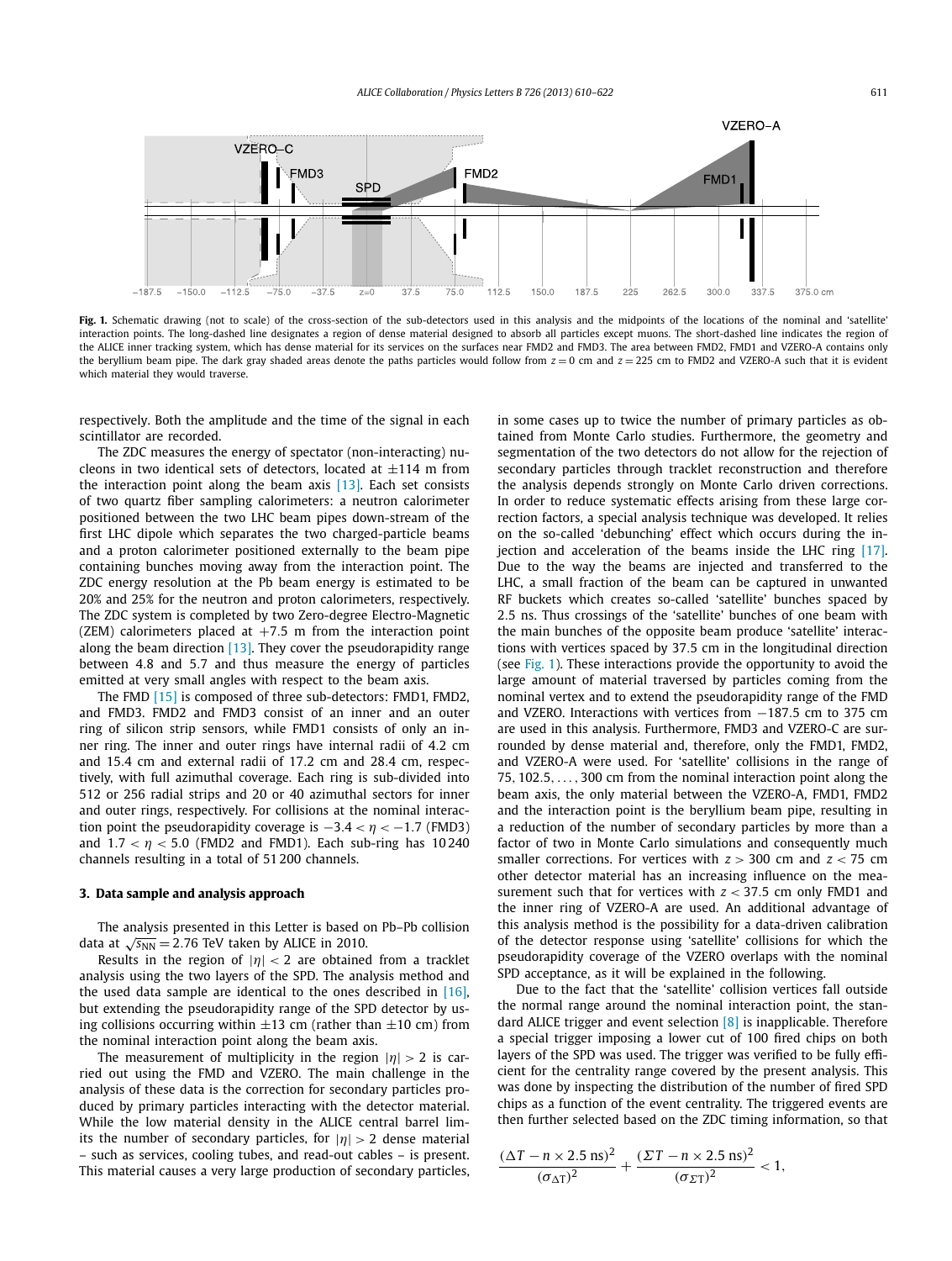<span id="page-2-0"></span>where  $\Delta T$  and  $\Sigma T$  are the difference and sum of the arrival times (relative to the crossing time of the main bunches) of the signals in the two ZDC calorimeters, respectively, and  $\sigma_{\Delta T} = 1.32$  ns and *σΣ*<sup>T</sup> = <sup>2</sup>*.*45 ns are the corresponding resolutions. *<sup>n</sup>* is the index of the 'satellite' interaction point, such that  $n = 0$  denotes an interaction at the nominal interaction point. More details on the event selection can be found in  $[18]$ . It is worth noting that the crossing angle between the beams was zero during the Pb–Pb data taking in 2010 which naturally enriched the data sample with 'satellite' collisions. The rate of the 'satellite' collisions is about three orders of magnitude lower than the rate of the nominal collisions and therefore, in order to accumulate a sufficient amount of events, the analysis was performed with all 'satellite' collisions from the entire 2010 data sample. The acquired statistics is distributed unevenly among the different 'satellite' vertices and varies from one thousand to twelve thousand events per vertex.

Similarly to the trigger and event selection, the standard centrality selection based on VZERO [\[18\]](#page-6-0) cannot be used in the analysis of the 'satellite' collisions. Given the fact that the ZDC and ZEM are positioned very far away from the nominal interaction point, they are best suited for the characterization of 'satellite' collisions. The event sample is split into four centrality classes (0–5%, 5–10%, 10–20%, and 20–30%) based on the energy deposited by spectator nucleons in the ZDC and by particles emitted at small angles with respect to the beam axis in the ZEM. The number of spectator nucleons and, therefore, their deposited energy decreases for more central events while the inverse is true for particles emitted at small angles with respect to the beam axis. One can therefore define centrality cuts based on this anti-correlation. In order to match this estimator to the standard ALICE centrality selection, the correlation between the ZDC versus ZEM and VZERO signal for events near the nominal interaction point is determined [\[18\].](#page-6-0) This method is only reliable in the centrality range 0–30% where the trigger is also fully efficient; this defines the centrality range for the presented measurement. To reduce the residual bias arising from the position of the interaction point, the ZEM signal is scaled as a function of 'satellite' vertex. The scaling factors are obtained by a linear fit to the ZDC versus ZEM anti-correlation. They are found to be between 0*.*96 and 1*.*04 for vertices from −187*.*5 cm to 225 cm and about 0*.*86 for the farthest vertex at 375 cm.

The FMD and VZERO are used to extract the multiplicity independently in the same *η* acceptance. The FMD records the energy loss of particles that traverse each silicon strip. The first step in the analysis is to apply a minimum cut on the measured energy to neglect strips considered to have only electronics noise. Due to the incident angle of the particles impinging on the detector, the energy loss signal of one particle may be spread out over more than one strip. The next step in the analysis is therefore to cluster individual strip signals corresponding to the energy of a single particle. This is accomplished by adding the strip signals which are below a clustering threshold to neighboring strips which have a larger signal if one exists. The finite resolution of the FMD also allows for more than one particle to traverse a single strip. The number of charged particles per strip is then determined using a statistical approach where the mean number of particles per strip,  $\mu$ , over a region of 256 strips (64 strips radially  $\times$  4 strips azimuthally) is estimated assuming a Poisson distribution, such that  $\mu = -\ln(N_E/N_S)$ , where  $N_E$  is the number of strips with no hits and  $N<sub>S</sub>$  is the total number of strips (256 here) in the defined region. To get the average number of particles per hit strip,<br>a correction of  $c = \frac{\mu}{1-e^{-\mu}}$  is applied to each hit strip in the re-<br>*zion* Naut the data corrected for the essentiance at a given gion. Next, the data are corrected for the acceptance at a given interaction point, and the inclusive charged-particle count is converted to the number of primary charged particles by means of an interaction-point and centrality-dependent response map. These

#### **Table 1**

|  |  |  | List of the considered systematic errors. |  |
|--|--|--|-------------------------------------------|--|
|--|--|--|-------------------------------------------|--|

| Detector              | Source                                                                                          | Error                        |
|-----------------------|-------------------------------------------------------------------------------------------------|------------------------------|
| Common                | Centrality                                                                                      | $1 - 2%$                     |
| <b>SPD</b>            | Background subtraction<br>Particle composition<br>Weak decays<br>Extrapolation to zero momentum | $0.1 - 2%$<br>1%<br>1%<br>2% |
| FMD &<br><b>VZERO</b> | Material budget<br><b>ZEM</b> scaling                                                           | 4%<br>$1 - 4%$               |
| <b>FMD</b>            | Particle composition, spectra, weak decays<br>Variation of cuts<br>Analysis method              | 2%<br>3%<br>2%               |
| <b>VZERO</b>          | Variation between rings<br>Calibration by SPD                                                   | 3%<br>$3 - 4%$               |

response maps are based on GEANT3 [\[19\]](#page-6-0) Monte Carlo simulations using the HIJING event generator [\[20\]](#page-6-0) and relate the number of generated primary charged particles in a given *(η,ϕ)* bin (bins are of size 0.05 in  $\eta$  and  $\pi/10$  in  $\varphi$ ) to the total number of charged particles reduced by the detector efficiency in the same bin. The response maps are highly sensitive to the accuracy of the experimental description in the simulation, and are therefore the largest source of the systematic error on the results from the FMD.

In order to calculate the charged-particle density in the VZERO detector, the Monte Carlo simulation described above is used to relate the observed signal to the number of primary charged particles within the acceptance of a given VZERO ring. The relation is given by  $A(z, i) = \alpha(z, i)N_{\text{ch}}(\eta(z, i))$ , where *i* is the ring index and *z* is the longitudinal position of the interaction point. *A* is the VZERO signal amplitude, N<sub>ch</sub> is the number of primary charged particles in the VZERO ring's acceptance from the given interaction point, and  $\alpha$  is the conversion factor between *A* and  $N_{\text{ch}}$ determined from the Monte Carlo simulation. In order to minimize the dependence on the simulation and perform a data-driven analysis, the VZERO response is calibrated using reference 'satellite' vertices, *z*r, between 225 cm and 375 cm for which the pseudorapidity coverage of the VZERO rings lies inside |*η*| *<* 2, i.e. overlapping the range of the SPD at the nominal interaction point. In this way the charged-particle pseudorapidity density in a given ring of the VZERO detector and for a given interaction point, in the range of  $-187.5$  cm  $\le$  z  $\le$  375 cm, is obtained as:

$$
\frac{dN_{\rm ch}^{\rm VZERO}}{d\eta}(\eta(z,i)) = \frac{dN_{\rm ch}^{\rm SPD}}{d\eta}(\eta(z_{\rm r},i)) \frac{\alpha(z_{\rm r},i)}{\alpha(z,i)} \frac{A(z,i)}{A(z_{\rm r},i)},
$$

where  $dN_{ch}^{SPD}/d\eta$  is the charged-particle pseudorapidity density measured by the SPD,  $z_r$  is the longitudinal position of the reference vertex and  $\eta$  is the pseudorapidity corresponding to the chosen vertex and VZERO ring. The factors *α* represent the full detector response including secondary particles, light yield per particle, and electronics response of the VZERO, and are checked to be constant for the selected range of 'satellite' vertices.

Finally, a small correction (up to 1%) is applied to the VZERO data points arising from a residual bias in the method determined from Monte Carlo simulations by comparing the final reconstructed d*N*ch*/*d*η* distribution after combining the results from all vertices to the Monte Carlo input  $dN<sub>ch</sub>/dη$  distribution.

#### **4. Systematic errors**

Table 1 summarizes the various contributions to the systematic errors for each of the three detectors used, as well as the common contribution arising from the uncertainty in the centrality determination. The latter is assessed by comparing the SPD results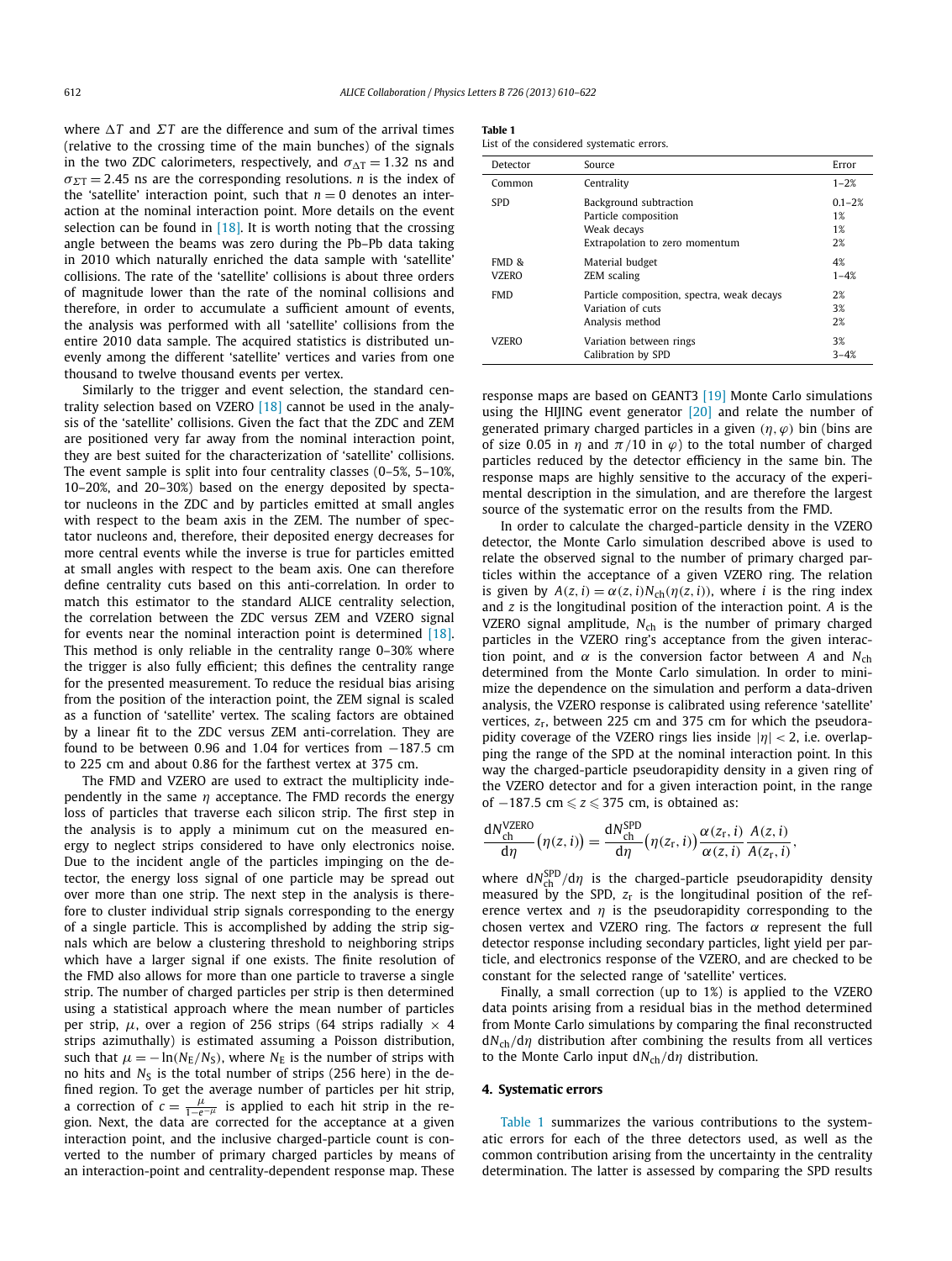

**Fig. 2.** d*N*ch*/*d*η* per centrality bin from each of the three detectors used. The error bars correspond to the total statistical and systematic error.

obtained with the standard approach based on the total VZERO amplitude and the ZDC versus ZEM anti-correlation. The details of [Table 1](#page-2-0) are explained in the following paragraphs.

A related source of systematic error which affects 'satellite' vertices and hence only the FMD and VZERO analyses is the uncertainty of the ZEM scaling factors. This was evaluated by varying the ZEM scaling factors between the values obtained via a linear fit to the ZDC versus ZEM anti-correlation and the values which give the appropriate number of events in each centrality bin (i.e. the 0–5% bin should have the same number of events as the 5–10% bin and half the number of events of the 10–20% and 20–30% bins) and studying the effect on the final values. The influence of the particle composition, the particle spectra and the relative fraction of weak decays of  $\Lambda$  and  $K_s^0$  are studied by modifying these quantities within the Monte Carlo simulation in order to match the measured particle spectra and yields [\[21,22\].](#page-6-0) The uncertainty due to the description of the material budget in the region concerned by the analysis was estimated by varying the contribution of secondary particles from interactions in the detector material by 10%.

For the FMD, two detector-specific contributions to the systematic error are considered. First, the noise cut and clustering threshold, determining which strips have no or partial signals from particles, are varied by  $\pm 10\%$ . This was found from simulations to be the range in which the probability to identify two particles as one and a single particle as multiple particles is minimal. The effect of these variations on the final result is a component of the systematic error. Secondly, an alternative method is used to determine the FMD multiplicity. The method using Poisson statistics is compared to a method using the distributions of deposited energy in the FMD. The difference between the results obtained by the two methods (2%) is an additional component of the systematic error.

The systematic error in the VZERO measurement stems mainly from the uncertainty of the SPD results used to calibrate the VZERO response. The systematic error related to the SPD analysis is described in detail in  $[16]$  and is the basis of the uncertainty on the VZERO calibration. A further contribution to the systematic error is assessed by taking into account the variation between the results from various VZERO rings at different 'satellite' vertices that cover the same or close pseudorapidity ranges.

#### **5. Results**

Figs. 2 and 3 show the resultant charged-particle pseudorapidity density from each of the three detectors individually and com-



**Fig. 3.** Combined d*N*ch*/*d*η* result per centrality bin. The error bars (gray boxes) show the total statistical and systematic error of the combined result. The open squares indicate the previously published ALICE result near mid-rapidity [\[16\].](#page-6-0) Published results from other LHC experiments [\[9,10\]](#page-6-0) which have the same centrality as the ALICE measurement are also shown.

#### **Table 2**

The number of participants  $\langle N_{\text{part}} \rangle$  estimated from the Glauber model [\[18\]](#page-6-0) and the total charged-particle yield in the measured region (−5*.*<sup>0</sup> *< η <* <sup>5</sup>*.*5) and extrapolated to  $\pm y_{\text{beam}}$  for different centrality fractions.

| Centrality [%] | $\langle N_{\rm part} \rangle$ | $N_{\rm ch, -5.0 < \eta < 5.5}$ | $N_{\mathrm{ch}, \eta  \leqslant y_{\mathrm{beam}}}$ |
|----------------|--------------------------------|---------------------------------|------------------------------------------------------|
| $0 - 5$        | $3828 + 31$                    | $14963 + 666$                   | $17165 + 772$                                        |
| $5 - 10$       | $329.7 + 4.6$                  | $12.272 + 561$                  | $14099 + 655$                                        |
| $10 - 20$      | $2605 + 44$                    | $9205 + 457$                    | $10.581 + 535$                                       |
| $20 - 30$      | $1864 + 39$                    | $6324 + 330$                    | $7278 + 387$                                         |

bined, respectively. The combined distribution is computed as the average value of  $dN_{ch}/d\eta$  between the various detectors weighted by the systematic errors that are not common to the detectors (the statistical errors are negligible in comparison to the systematic errors). The error obtained from this weighting is then summed in quadrature with the common systematic errors. Finally, the distribution is symmetrized around  $\eta = 0$  in the range of  $|\eta| < 5$ by computing the average of d*N*ch*/*d*η* at positive and negative *η* values weighted by their systematic errors. This positive–negative asymmetry varies between 1% and 8%. The resultant distribution is in agreement with those measured by ATLAS [\[10\]](#page-6-0) and CMS [\[9\].](#page-6-0) The lines on Fig. 3 represent fits to the following function:

$$
A_1e^{-\frac{\eta^2}{\sigma_1^2}}-A_2e^{-\frac{\eta^2}{\sigma_2^2}},
$$

that is the difference of two Gaussians centered at  $\eta = 0$  and having amplitudes  $A_1$ ,  $A_2$  and widths  $\sigma_1$ ,  $\sigma_2$ . For the 0-5% bin,  $A_1 = 2102 \pm 105$ ,  $A_2 = 485 \pm 99$ ,  $\sigma_1 = 3.7 \pm 0.1$ , and  $\sigma_2 = 1.2 \pm 0.2$ . The values of  $A_1/A_2$ ,  $\sigma_1$ , and  $\sigma_2$  are the same for each measured centrality bin within errors. This function describes the data well within the measured region and gives the best fit among multiple functions used to extrapolate the distribution to  $\pm y_{\text{beam}}$  $(y_{\text{beam}} = 7.99$  at  $\sqrt{s_{\text{NN}}} = 2.76$  TeV) in order to obtain the total charged-particle yield. The results of the extrapolation are summarized in Table 2 and [Fig. 4.](#page-4-0) The extrapolation is performed using four different fit functions: the Gaussian function mentioned earlier, a trapezoidal function from  $[6]$ , a function composed of a hyperbolic cosine and exponential also from  $[6]$ , as well as a Bjorken inspired function composed of a central plateau with Gaussian tails. The central value of the extrapolation is derived from the trapezoidal function as little yield is expected beyond *y*beam. The quoted errors include the variation of the fit parameters due to the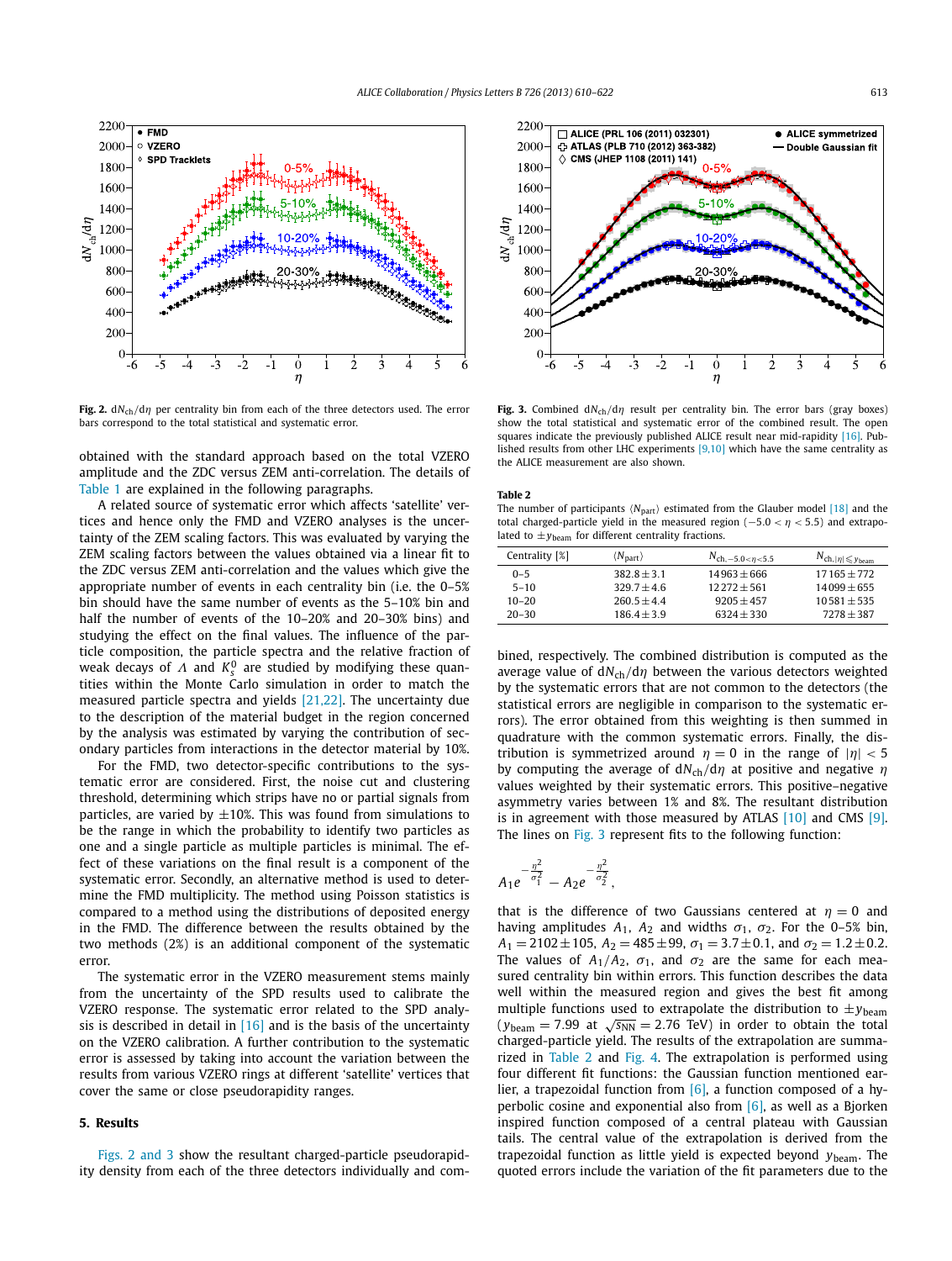<span id="page-4-0"></span>

**Fig. 4.** Extrapolation to the total number of produced charged particles as a function of the number of participating nucleons. The light-gray band represents the uncorrelated errors from the extrapolation fit while the dark-gray band shows the increase to the total systematic errors which includes the common error coming from the uncertainty in the centrality estimation. The lower energy data from PHO-BOS [\[6\]](#page-6-0) was scaled by the average number of charged particles per participant with  $\langle N_{\text{part}} \rangle$  > 180 found in the ALICE measurements divided by the same quantity found in the PHOBOS measurements.



**Fig. 5.**  $dN_{ch}/d\eta/(\langle N_{part} \rangle/2)$  as a function of  $\langle N_{part} \rangle$  for different  $\eta$  ranges. The lower panel shows the ratio of each distribution to the published distribution from data with |*η*| *<* <sup>0</sup>*.*5.

measurement uncertainties as well as the deviations between the four fit functions in the region beyond the pseudorapidity range covered by the experimental data. The total number of produced charged particles as a function of the number of participating nucleons shows a similar behavior as at lower energies when scaled to have the same average number of charged particles per participant (see Fig. 4).

In Fig. 5 we present the charged-particle pseudorapidity density per participating nucleon pair,  $\langle N_{\text{part}}\rangle/2$ , as a function of  $\langle N_{\text{part}}\rangle$  for different pseudorapidity ranges. The lower panel of Fig. 5 shows no strong evolution in the shape of the pseudorapidity density distribution as a function of event centrality for the 30% most central events.



**Fig. 6.** d*N*ch*/*d*η* per centrality class compared to model predictions [\[23–27\].](#page-6-0)



**Fig. 7.** The charged-particle pseudorapidity density distribution per participating nucleon pair for three centrality bins shown in the rest frame of one of the projectiles by using the variable  $\eta' = \eta - y_{\text{beam}}$  ( $y_{\text{beam}} = 7.99$ ). The ALICE results are extrapolated to further values of  $\eta'$  by fitting to the difference of two Gaussian functions (described earlier) and fitting a straight line to the last few points on the curve. These results are compared to lower energy data  $[6,12]$ .

We have compared our measurement to three theoretical models which predict the pseudorapidity density – a Color Glass Condensate (CGC) based model  $[23,24]$ , the UrQMD model  $[25]$ , and the AMPT model  $[26]$  as tuned in  $[27]$ . As seen in Fig. 6, in its limited pseudorapidity range (|*η*| *<* 2) the CGC based model has a similar shape to the measured result. The UrQMD model gives a reasonable description of the region |*η*| *>* 4 and the shape at mid-rapidity, but is unable to describe the overall level of the pseudorapidity density as well as most of the shape. The AMPT model does reproduce the level at mid-rapidity as it was tuned for, but fails to reproduce the overall shape.

It is well established that up to RHIC energies the particle production in the fragmentation region is invariant with the beam energy [\[28\].](#page-7-0) This phenomenon is usually referred to as longitudinal scaling and is observed by plotting the particle yields with respect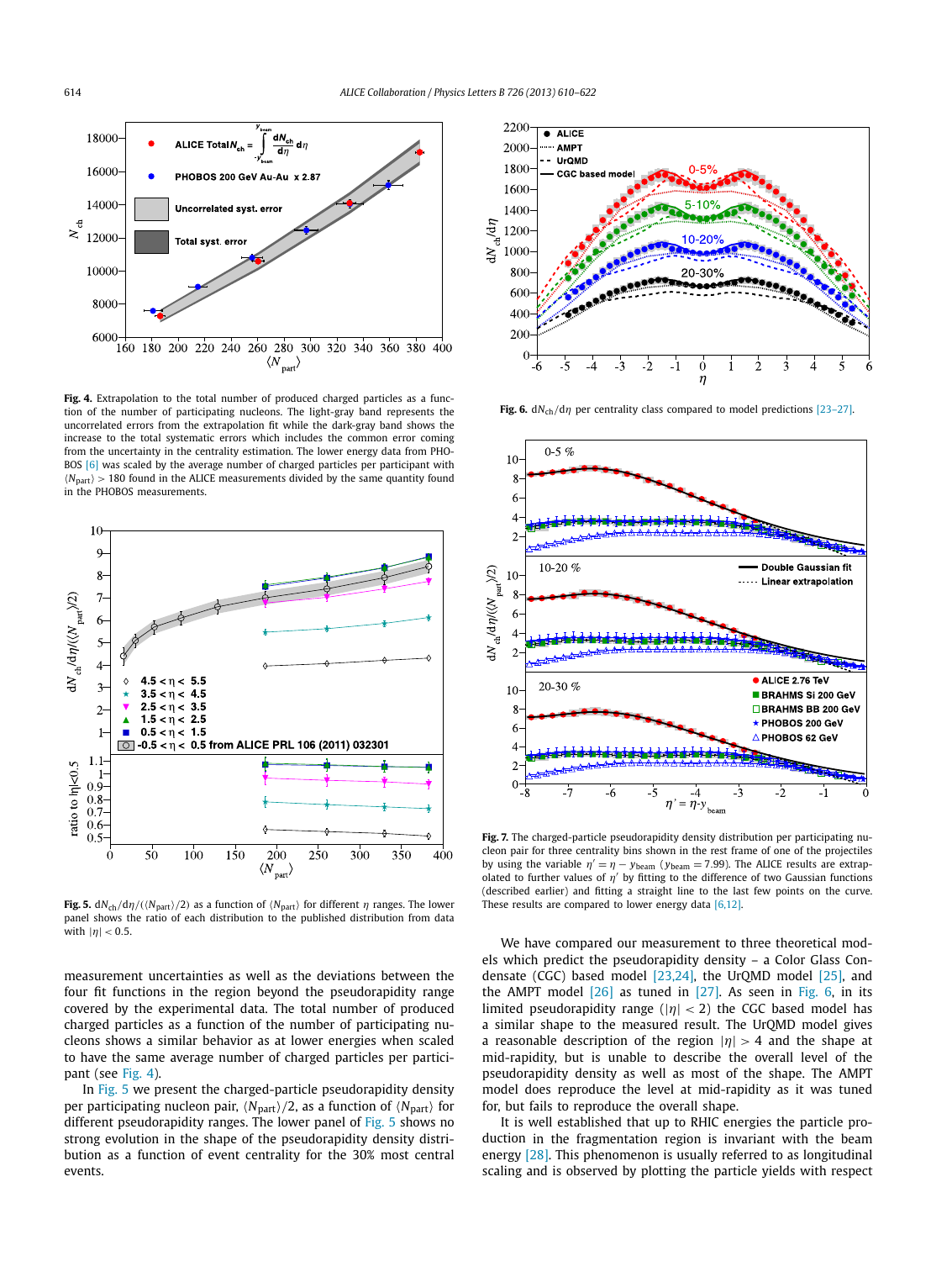

**Fig. 8.** Total  $N_{\text{ch}}$  per participant pair versus  $\ln^2 s_{\text{NN}}$ . Also shown (dotted line) is the fit to the AGS  $[30,31]$ , SPS  $[32,33]$ , and RHIC  $[6,11,12]$  data from  $[6]$  using the trapezoidal approximation for d*N*ch*/*d*η* and assuming that the mid-rapidity d*N*ch*/*d*η* scales as ln *s*<sub>NN</sub>. The dashed line is a fit to the RHIC and ALICE data derived using the trapezoidal approximation, but assuming the mid-rapidity  $dN<sub>ch</sub>/dη$  scales as  $s_{\rm N}^0$  $5$  as in  $[8]$ . The full drawn line is a fit to the RHIC and ALICE data derived assuming that  $dN_{ch}/d\eta$  is dominated by a flat mid-rapidity region with a width that grows as  $\ln s_{NN}$ .

to the variable  $\eta$  –  $y_{\text{beam}}$  [\[29\].](#page-7-0) As it can be seen from [Fig. 7,](#page-4-0) our measurement is consistent with the validity of longitudinal scaling within the errors arising mainly from the extrapolation of the charged-particle pseudorapidity density from the measured region to the rapidity region of the projectile.

The number of produced charged particles per participant pair was observed to have a linear dependence on  $\ln^2 s_{NN}$  from AGS to RHIC energies based on a trapezoidal approximation for the d*N*ch*/*d*η* distribution with d*N*ch*/*d*η* at mid-rapidity increasing proportional to  $\ln s_{NN}$  [\[6\].](#page-6-0) Fig. 8 shows this trend together with the present ALICE measurement. The trend does not persist to LHC energies and underpredicts the total number of produced charged particles at  $\sqrt{s_{NN}}$  = 2.76 TeV. To test if the trapezoidal approximation for the  $dN_{ch}/d\eta$  distribution is still valid using a power law scaling of the mid-rapidity  $dN_{ch}/d\eta$  [\[8\],](#page-6-0) a new fit was performed to the RHIC and ALICE data, but was found to overpredict the total number of produced charged particles at  $\sqrt{s_{NN}}$  = 2.76 TeV. Therefore, the trapezoidal approximation does not hold to LHC energies. Instead, a fit with a mid-rapidity  $dN_{ch}/d\eta$  value that scales as a power law as in [\[8\]](#page-6-0) and extends over an *η* range scaling with In *s*<sub>NN</sub> gives a better general description.

Fig. 9 shows the  $dN_{ch}/dy$  distribution versus *y* estimated by performing a Jacobian transformation from *η* to *y* utilizing the measured particle ratios and  $p<sub>T</sub>$  distributions in ALICE for  $\pi^{\pm}$ ,  $K^{\pm}$ ,  $p$ , and  $\bar{p}$  at mid-rapidity  $[21]$ . The systematic error on the estimate includes a linear softening of the  $p<sub>T</sub>$  spectra with  $|\eta|$  where the  $\langle p_{\text{T}} \rangle$  at  $\eta = 3$  is 0.8 of the  $\langle p_{\text{T}} \rangle$  at  $\eta = 0$  corresponding to approximately twice that seen for pions at RHIC [\[34\].](#page-7-0) The systematic error also includes variations in the particle ratios of  $\pm 50\%$  beyond  $\eta =$ 2.5 and a linear reduction in these variations to 0 as  $\eta \to 0$ . The contribution from net-protons was neglected as they contribute predominately near beam rapidity and was, therefore, considered small relative to the variations in the other parameters. While the data, within systematic errors, are consistent with a flat rapidity plateau of about  $\pm 1.5$  units around  $y = 0$ , they are also well described over the full acceptance by a wide Gaussian distribution with  $\sigma = 3.86$ . This width, however, is larger than expected from Landau hydrodynamics [\[35,36\].](#page-7-0) Lower-energy distributions derived from identified pions have a width much closer to that expected from Landau hydrodynamics (see inset in Fig. 9). Two measure-



Fig. 9.  $dN_{ch}/dy$  distribution for the 5% most central Pb–Pb collisions. A Gaussian distribution has been fit to the data ( $\sigma$  = 3.86). A Landau–Carruthers Gaussian [\[35\]](#page-7-0) and a Landau–Wong function [\[36\]](#page-7-0) are also shown. The full drawn line shows a fit to the sum of two Gaussian distributions of equal widths with the means at *η* = ±2*.*<sup>17</sup> and  $\sigma = 2.6$  as its area reproduces the estimated total number of charged particles. The inset shows the energy dependence of the ratio of  $\sigma$  from a Gaussian fit to the expected Landau–Carruthers  $\sigma$  taken from [\[34\]](#page-7-0) extended to  $\sqrt{s_{NN}} = 2.76$  TeV along with including RHIC points derived from the d*N*ch*/*d*η* distributions measured by BRAHMS [\[12\]](#page-6-0) and PHOBOS [\[29\]](#page-7-0) converted to d*N*ch*/*d*y* (the higher point and the lower point, respectively) using the same method employed at  $\sqrt{s_{NN}} = 2.76$  TeV.

ments derived from charged particles were computed using the *p*<sup>T</sup> spectra and particle ratios measured by STAR [\[37\]](#page-7-0) to convert the d*N*ch*/*d*η* distributions measured by BRAHMS [\[12\]](#page-6-0) and PHOBOS [\[29\]](#page-7-0) to dN<sub>ch</sub>/dy distributions in the same way as previously applied to the ALICE measurement. While the widths are larger than those derived from identified pions at  $\sqrt{s_{NN}}$  = 200 GeV, there remains a significant increase from RHIC to LHC energies. Similar observations of deviations from Landau hydrodynamics have been seen in other Pb–Pb measurements at  $\sqrt{s_{NN}}$  = 2.76 TeV [\[38\].](#page-7-0)

#### **6. Conclusions**

The charged-particle pseudorapidity density distribution has been measured in Pb–Pb collisions at  $\sqrt{s_{NN}} = 2.76$  TeV. Results were obtained using a special sample of triggered 'satellite' collisions which allowed for reliable multiplicity measurements in the 0–30% centrality range. The measurement was performed in a wide pseudorapidity interval of −5*.*<sup>0</sup> *< η <* <sup>5</sup>*.*5 allowing for the first estimate of the total number of charged particles produced at the LHC. The available theoretical predictions do not describe the data satisfactorily although the CGC based model does well within its limited pseudorapidity range. We do not observe a significant change in the shape of the distributions as a function of the event centrality. Our results are compatible with the preservation of longitudinal scaling up to  $\sqrt{s_{NN}} = 2.76$  TeV. The scaling of total number of charged particles per participant pair with  $\ln^2 s_{NN}$ does not persist to LHC energies. The dN<sub>ch</sub>/dy distribution of particles has a much larger width than that expected from Landau hydrodynamics, showing an increasing deviation at higher energies.

#### **Acknowledgements**

The ALICE collaboration would like to thank all its engineers and technicians for their invaluable contributions to the construction of the experiment and the CERN accelerator teams for the outstanding performance of the LHC complex.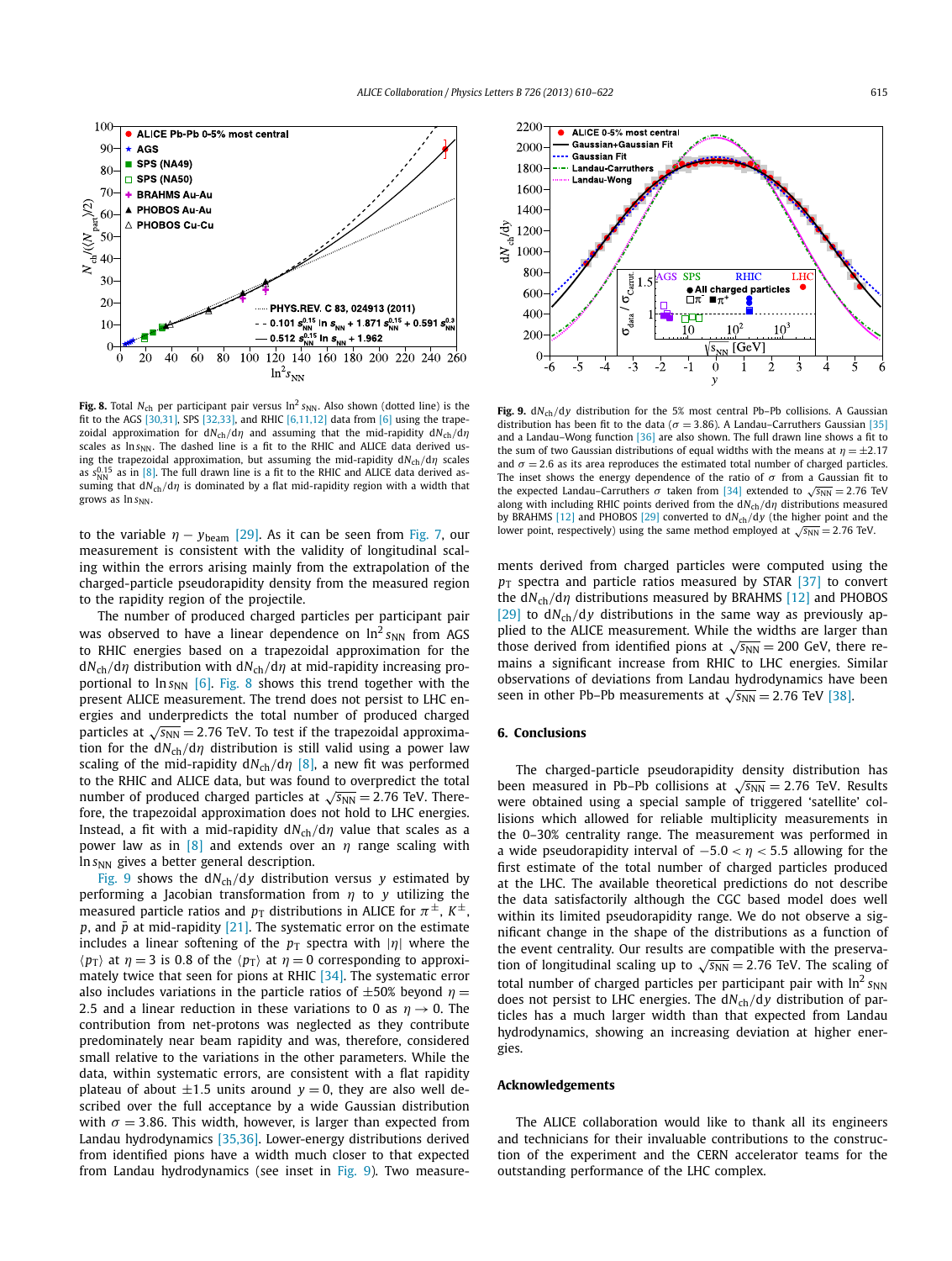<span id="page-6-0"></span>The ALICE collaboration acknowledges the following funding agencies for their support in building and running the ALICE detector:

State Committee of Science, World Federation of Scientists (WFS) and Swiss Fonds Kidagan, Armenia;

Conselho Nacional de Desenvolvimento Científico e Tecnológico (CNPq), Financiadora de Estudos e Projetos (FINEP), Fundação de Amparo à Pesquisa do Estado de São Paulo (FAPESP);

National Natural Science Foundation of China (NSFC), the Chinese Ministry of Education (CMOE) and the Ministry of Science and Technology of China (MSTC);

Ministry of Education and Youth of the Czech Republic;

Danish Natural Science Research Council, the Carlsberg Foundation and the Danish National Research Foundation;

The European Research Council under the European Community's Seventh Framework Programme;

Helsinki Institute of Physics and the Academy of Finland;

French CNRS-IN2P3, the 'Region Pays de Loire', 'Region Alsace', 'Region Auvergne' and CEA, France;

German BMBF and the Helmholtz Association;

General Secretariat for Research and Technology, Ministry of Development, Greece;

Hungarian OTKA and National Office for Research and Technology (NKTH);

Department of Atomic Energy and Department of Science and Technology of the Government of India;

Istituto Nazionale di Fisica Nucleare (INFN) and Centro Fermi – Museo Storico della Fisica e Centro Studi e Ricerche "Enrico Fermi", Italy;

MEXT Grant-in-Aid for Specially Promoted Research, Japan; Joint Institute for Nuclear Research, Dubna;

National Research Foundation of Korea (NRF);

CONACYT, DGAPA, México, ALFA-EC and the EPLANET Program (European Particle Physics Latin American Network);

Stichting voor Fundamenteel Onderzoek der Materie (FOM) and the Nederlandse Organisatie voor Wetenschappelijk Onderzoek (NWO), Netherlands;

Research Council of Norway (NFR);

Polish Ministry of Science and Higher Education;

National Authority for Scientific Research – NASR (Autoritatea Națională pentru Cercetare Științifică – ANCS);

Ministry of Education and Science of Russian Federation, Russian Academy of Sciences, Russian Federal Agency of Atomic Energy, Russian Federal Agency for Science and Innovations and the Russian Foundation for Basic Research;

Ministry of Education of Slovakia;

Department of Science and Technology, South Africa;

CIEMAT, EELA, Ministerio de Economía y Competitividad (MINECO) of Spain, Xunta de Galicia (Consellería de Educación), CEADEN, Cubaenergía, Cuba, and IAEA (International Atomic Energy Agency);

Swedish Research Council (VR) and Knut & Alice Wallenberg Foundation (KAW);

Ukraine Ministry of Education and Science;

United Kingdom Science and Technology Facilities Council (STFC);

The United States Department of Energy, the United States National Science Foundation, the State of Texas, and the State of Ohio.

#### **Open access**

This article is published Open Access at [sciencedirect.com](http://www.sciencedirect.com). It is distributed under the terms of the Creative Commons Attribution License 3.0, which permits unrestricted use, distribution, and reproduction in any medium, provided the original authors and source are credited.

### **References**

- [1] I. Arsene, et al., Quark–gluon plasma and color glass condensate at RHIC? The perspective from the BRAHMS experiment, Nucl. Phys. A 757 (2005) 1–27, <http://dx.doi.org/10.1016/j.nuclphysa.2005.02.130>, arXiv:nucl-ex/0410020.
- [2] B.B. Back, et al., The PHOBOS perspective on discoveries at RHIC, Nucl. Phys. A 757 (2005) 28–101, <http://dx.doi.org/10.1016/j.nuclphysa.2005.03.084>, arXiv: nucl-ex/0410022.
- [3] J. Adams, et al., Experimental and theoretical challenges in the search for the quark gluon plasma: The STAR Collaboration's critical assessment of the evidence from RHIC collisions, Nucl. Phys. A 757 (2005) 102–183, [http://dx.doi.org/10.1016/j.nuclphysa.2005.03.085,](http://dx.doi.org/10.1016/j.nuclphysa.2005.03.085) arXiv:nucl-ex/0501009.
- [4] K. Adcox, et al., Formation of dense partonic matter in relativistic nucleus– nucleus collisions at RHIC: Experimental evaluation by the PHENIX Collaboration, Nucl. Phys. A 757 (2005) 184–283, [http://dx.doi.org/10.1016/j.nuclphysa.](http://dx.doi.org/10.1016/j.nuclphysa.2005.03.086) [2005.03.086,](http://dx.doi.org/10.1016/j.nuclphysa.2005.03.086) arXiv:nucl-ex/0410003.
- [5] L.V. Gribov, E.M. Levin, M.G. Ryskin, Semihard processes in QCD, Phys. Rep. 100 (1983) 1–150, [http://dx.doi.org/10.1016/0370-1573\(83\)90022-4](http://dx.doi.org/10.1016/0370-1573(83)90022-4).
- [6] B. Alver, et al., Charged-particle multiplicity and pseudorapidity distributions measured with the PHOBOS detector in Au + Au, Cu + Cu,  $d$  + Au, and  $p + p$  collisions at ultrarelativistic energies, Phys. Rev. C 83 (2011) 024913, [http://dx.doi.org/10.1103/PhysRevC.83.024913,](http://dx.doi.org/10.1103/PhysRevC.83.024913) arXiv:1011.1940.
- [7] B.B. Back, et al., Charged-particle pseudorapidity distributions in Au + Au collisions at  $\sqrt{s_{NN}}$  = 62.4 GeV, Phys. Rev. C 74 (2006) 021901, [http://dx.doi.org/](http://dx.doi.org/10.1103/PhysRevC.74.021901) [10.1103/PhysRevC.74.021901](http://dx.doi.org/10.1103/PhysRevC.74.021901), arXiv:nucl-ex/0509034.
- [8] K. Aamodt, et al., Charged-particle multiplicity density at midrapidity in central Pb–Pb collisions at  $\sqrt{s_{NN}}$  = 2.76 TeV, Phys. Rev. Lett. 105 (2010) 252301, <http://dx.doi.org/10.1103/PhysRevLett.105.252301>, arXiv:1011.3916.
- [9] S. Chatrchyan, et al., Dependence on pseudorapidity and on centrality of charged hadron production in PbPb collisions at  $\sqrt{s_{NN}} = 2.76$  TeV, J. High Energy Phys. 1108 (2011) 141, [http://dx.doi.org/10.1007/JHEP08\(2011\)141](http://dx.doi.org/10.1007/JHEP08(2011)141), arXiv:1107.4800.
- [10] G. Aad, et al., Measurement of the centrality dependence of the charged particle pseudorapidity distribution in lead-lead collisions at  $\sqrt{s_{NN}} = 2.76$  TeV with the ATLAS detector, Phys. Lett. B 710 (2012) 363–382, [http://dx.doi.org/](http://dx.doi.org/10.1016/j.physletb.2012.02.045) [10.1016/j.physletb.2012.02.045,](http://dx.doi.org/10.1016/j.physletb.2012.02.045) arXiv:1108.6027.
- [11] I.G. Bearden, et al., Charged particle densities from  $Au + Au$  collisions at  $\sqrt{s_{NN}}$  = 130 GeV, Phys. Lett. B 523 (2001) 227–233, [http://dx.doi.org/10.1016/](http://dx.doi.org/10.1016/S0370-2693(01)01333-8) [S0370-2693\(01\)01333-8,](http://dx.doi.org/10.1016/S0370-2693(01)01333-8) arXiv:nucl-ex/0108016.
- [12] I.G. Bearden, et al., Pseudorapidity distributions of charged particles from Au + Au collisions at the maximum RHIC energy,  $\sqrt{s_{NN}} = 200$  GeV, Phys. Rev. Lett. 88 (2002) 202301, <http://dx.doi.org/10.1103/PhysRevLett.88.202301>, arXiv:nucl-ex/0112001.
- [13] K. Aamodt, et al., The ALICE experiment at the CERN LHC, J. Instrum. 3 (2008) S08002, <http://dx.doi.org/10.1088/1748-0221/3/08/S08002>.
- [14] E. [Abbas, et al., Performance of the ALICE VZERO system, arXiv:1306.3130.](http://refhub.elsevier.com/S0370-2693(13)00739-9/bib41626261733A32303133746161s1)
- [15] C.H. Christensen, et al., The ALICE forward multiplicity detector, Int. J. Mod. Phys. E 16 (2007) 2432–2437, <http://dx.doi.org/10.1142/S0218301307008057>, arXiv:0712.1117.
- [16] K. Aamodt, et al., Centrality dependence of the charged-particle multiplicity density at midrapidity in Pb–Pb collisions at  $\sqrt{s_{NN}} = 2.76$  TeV, Phys. Rev. Lett. 106 (2011) 032301, <http://dx.doi.org/10.1103/PhysRevLett.106.032301>, arXiv:1012.1657.
- [17] [A. Jeff, et al., Measurement of satellite bunches at the LHC, Conf. Proc. C](http://refhub.elsevier.com/S0370-2693(13)00739-9/bib57656C7363683A323031327A7A66s1) [1205201 \(2012\) 97–99.](http://refhub.elsevier.com/S0370-2693(13)00739-9/bib57656C7363683A323031327A7A66s1)
- [18] [B. Abelev, et al., Centrality determination of Pb–Pb collisions at](http://refhub.elsevier.com/S0370-2693(13)00739-9/bib4162656C65763A32303133716F71s1)  $\sqrt{s_{NN}}$  = 2*.*[76 TeV with ALICE, arXiv:1301.4361.](http://refhub.elsevier.com/S0370-2693(13)00739-9/bib4162656C65763A32303133716F71s1)
- [19] R. Brun, F. Carminati, S. Giani, GEANT detector description and simulation tool, CERN-W5013.
- [20] X.-N. Wang, M. Gyulassy, HIJING: A Monte Carlo model for multiple jet production in pp, pA, and AA collisions, Phys. Rev. D 44 (1991) 3501–3516, [http://dx.](http://dx.doi.org/10.1103/PhysRevD.44.3501) [doi.org/10.1103/PhysRevD.44.3501](http://dx.doi.org/10.1103/PhysRevD.44.3501).
- [21] B. Abelev, et al., Pion, kaon, and proton production in central Pb-Pb collisions at √<sup>*s*<sub>NN</sub></sup> = 2.76 TeV, Phys. Rev. Lett. 109 (2012) 252301, [http://dx.doi.org/](http://dx.doi.org/10.1103/PhysRevLett.109.252301) [10.1103/PhysRevLett.109.252301,](http://dx.doi.org/10.1103/PhysRevLett.109.252301) arXiv:1208.1974.
- [22] B. Abelev, et al.,  $K_S^0$  and  $\Lambda$  [production in Pb–Pb collisions at](http://refhub.elsevier.com/S0370-2693(13)00739-9/bib414C4943453A32303133786161s1)  $\sqrt{s_{NN}} = 2.76$  TeV, [arXiv:1307.5530.](http://refhub.elsevier.com/S0370-2693(13)00739-9/bib414C4943453A32303133786161s1)
- [23] [J.L. Albacete, A. Dumitru, A model for gluon production in heavy-ion collisions](http://refhub.elsevier.com/S0370-2693(13)00739-9/bib414C6261636574653A323031306164s1) [at the LHC with rcBK unintegrated gluon densities, arXiv:1011.5161.](http://refhub.elsevier.com/S0370-2693(13)00739-9/bib414C6261636574653A323031306164s1)
- [24] J.L. Albacete, A. Dumitru, Y. Nara, CGC initial conditions at RHIC and LHC, J. Phys. Conf. Ser. 316 (2011) 012011, [http://dx.doi.org/10.1088/1742-6596/316/](http://dx.doi.org/10.1088/1742-6596/316/1/012011) [1/012011,](http://dx.doi.org/10.1088/1742-6596/316/1/012011) arXiv:1106.0978.
- [25] M. Mitrovski, T. Schuster, G. Graf, H. Petersen, M. Bleicher, Charged-particle (pseudo-)rapidity distributions in  $p + \overline{p}/p + p$  and Pb + Pb/Au + Au colli-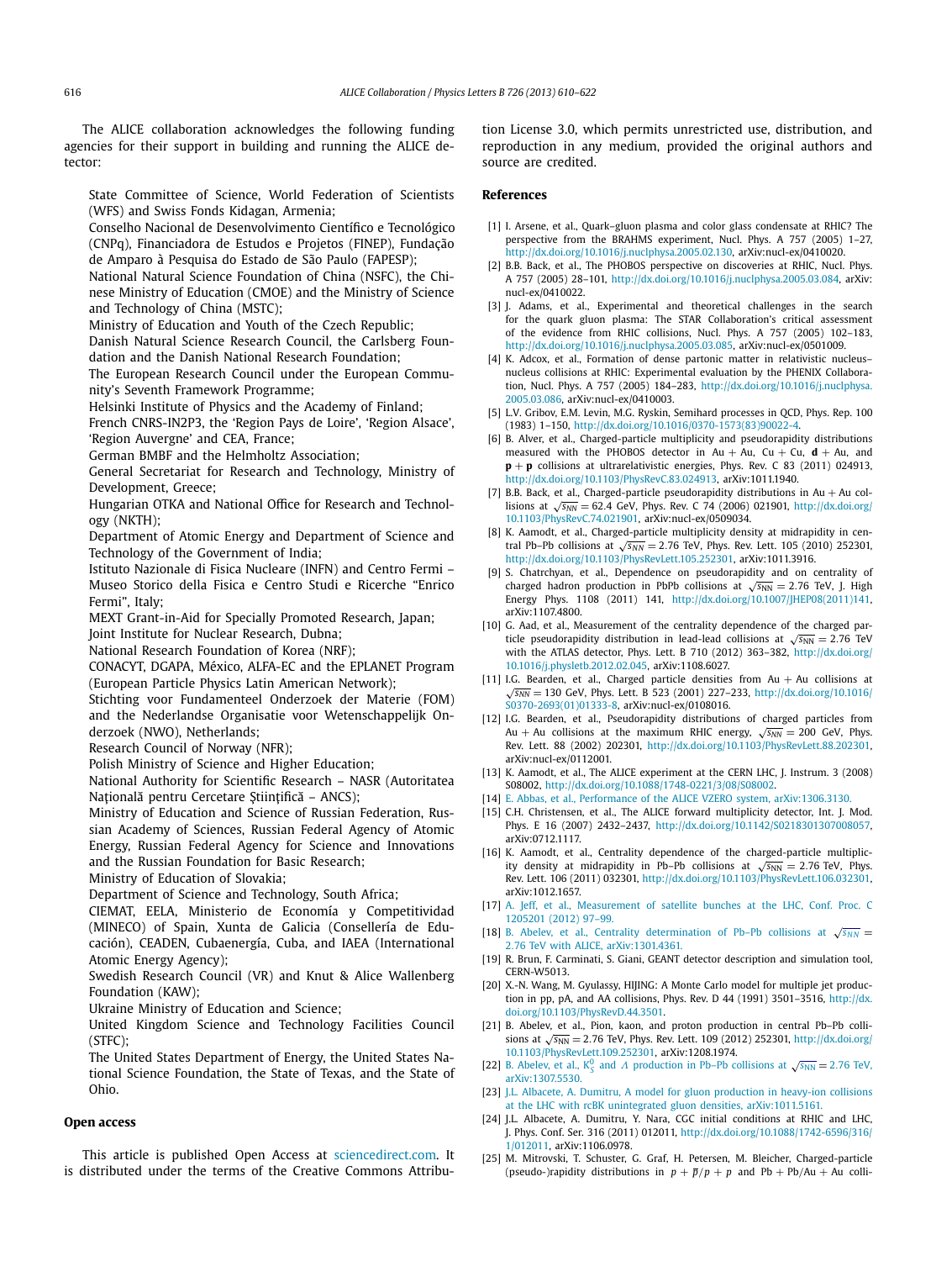<span id="page-7-0"></span>sions from UrQMD calculations at energies available at the CERN super proton synchrotron to the large hadron collider, Phys. Rev. C 79 (2009) 044901, <http://dx.doi.org/10.1103/PhysRevC.79.044901>, arXiv:0812.2041.

- [26] Z.-W. Lin, C.M. Ko, B.-A. Li, B. Zhang, S. Pal, A multi-phase transport model for relativistic heavy ion collisions, Phys. Rev. C 72 (2005) 064901, [http://dx.doi.](http://dx.doi.org/10.1103/PhysRevC.72.064901) [org/10.1103/PhysRevC.72.064901,](http://dx.doi.org/10.1103/PhysRevC.72.064901) arXiv:nucl-th/0411110.
- [27] J. Xu, C.M. Ko, Pb–Pb collisions at  $\sqrt{s_{NN}}$  = 2.76 TeV in a multiphase transport model, Phys. Rev. C 83 (2011) 034904, [http://dx.doi.org/10.1103/PhysRevC.83.](http://dx.doi.org/10.1103/PhysRevC.83.034904) [034904,](http://dx.doi.org/10.1103/PhysRevC.83.034904) arXiv:1101.2231.
- [28] J. Benecke, T.T. Chou, C.-N. Yang, E. Yen, Hypothesis of limiting fragmentation in high-energy collisions, Phys. Rev. 188 (1969) 2159–2169, [http://dx.doi.org/](http://dx.doi.org/10.1103/PhysRev.188.2159) [10.1103/PhysRev.188.2159.](http://dx.doi.org/10.1103/PhysRev.188.2159)
- [29] B.B. Back, et al., The significance of the fragmentation region in ultrarelativistic heavy ion collisions, Phys. Rev. Lett. 91 (2003) 052303, [http://dx.doi.](http://dx.doi.org/10.1103/PhysRevLett.91.052303) [org/10.1103/PhysRevLett.91.052303,](http://dx.doi.org/10.1103/PhysRevLett.91.052303) arXiv:nucl-ex/0210015.
- [30] J.L. Klay, et al., Charged pion production in 2*A* to 8*A* GeV central Au + Au collisions, Phys. Rev. C 68 (2003) 054905, [http://dx.doi.org/10.1103/PhysRevC.](http://dx.doi.org/10.1103/PhysRevC.68.054905) [68.054905](http://dx.doi.org/10.1103/PhysRevC.68.054905), arXiv:nucl-ex/0306033.
- [31] L. Ahle, et al., Particle production at high baryon density in central  $Au + Au$ reactions at 11*.*6*A* GeV*/c*, Phys. Rev. C 57 (1998) R466–R470, [http://dx.doi.](http://dx.doi.org/10.1103/PhysRevC.57.R466) [org/10.1103/PhysRevC.57.R466](http://dx.doi.org/10.1103/PhysRevC.57.R466).
- [32] S.V. Afanasiev, et al., Energy dependence of pion and kaon production in central Pb + Pb collisions, Phys. Rev. C 66 (2002) 054902, [http://dx.doi.org/10.1103/](http://dx.doi.org/10.1103/PhysRevC.66.054902) [PhysRevC.66.054902,](http://dx.doi.org/10.1103/PhysRevC.66.054902) arXiv:nucl-ex/0205002.
- [33] M.C. Abreu, et al., Scaling of charged particle multiplicity in Pb–Pb collisions at SPS energies, Phys. Lett. B 530 (2002) 43–55, [http://dx.doi.org/10.1016/](http://dx.doi.org/10.1016/S0370-2693(02)01353-9) [S0370-2693\(02\)01353-9](http://dx.doi.org/10.1016/S0370-2693(02)01353-9).
- [34] I.G. Bearden, et al., Charged meson rapidity distributions in central  $Au + Au$ collisions at  $\sqrt{s_{NN}}$  = 200 GeV, Phys. Rev. Lett. 94 (2005) 162301, [http://dx.](http://dx.doi.org/10.1103/PhysRevLett.94.162301) [doi.org/10.1103/PhysRevLett.94.162301](http://dx.doi.org/10.1103/PhysRevLett.94.162301), arXiv:nucl-ex/0403050.
- [35] P. Carruthers, M. Duong-Van, New scaling law based on the hydrodynamical model of particle production, Phys. Lett. B 41 (1972) 597–601, [http://dx.](http://dx.doi.org/10.1016/0370-2693(72)90643-0) [doi.org/10.1016/0370-2693\(72\)90643-0](http://dx.doi.org/10.1016/0370-2693(72)90643-0).
- [36] C.-Y. Wong, Landau hydrodynamics reexamined, Phys. Rev. C 78 (2008) 054902, <http://dx.doi.org/10.1103/PhysRevC.78.054902>, arXiv:0808.1294.
- [37] J. Adams, et al., Identified particle distributions in *pp* and Au + Au collisions at  $\sqrt{s_{NN}}$  = 200 GeV, Phys. Rev. Lett. 92 (2004) 112301, [http://dx.doi.org/10.1103/](http://dx.doi.org/10.1103/PhysRevLett.92.112301) [PhysRevLett.92.112301,](http://dx.doi.org/10.1103/PhysRevLett.92.112301) arXiv:nucl-ex/0310004.
- [38] S. Chatrchyan, et al., Measurement of the pseudorapidity and centrality dependence of the transverse energy density in Pb–Pb collisions at  $\sqrt{s_{NN}} = 2.76$  TeV, Phys. Rev. Lett. 109 (2012) 152303, [http://dx.doi.org/10.1103/PhysRevLett.109.](http://dx.doi.org/10.1103/PhysRevLett.109.152303) [152303,](http://dx.doi.org/10.1103/PhysRevLett.109.152303) arXiv:1205.2488.

#### **ALICE Collaboration**

E. Abbas<sup>a</sup>, B. Abelev <sup>bt</sup>, J. Adam <sup>al</sup>, D. Adamová<sup>ca</sup>, A.M. Adare <sup>dz</sup>, M.M. Aggarwal <sup>ce</sup>, G. Aglieri Rinella [ah,](#page-11-0) M. Agnello [cv](#page-11-0)*,*[ck,](#page-11-0) A.G. Agocs [dy](#page-12-0), A. Agostinelli [ab,](#page-10-0) Z. Ahammed [dt](#page-12-0), A. Ahmad Masoodi <sup>[r](#page-10-0)</sup>, N. Ahmad <sup>r</sup>, S.U. Ahn <sup>bm</sup>, S.A. Ahn <sup>bm</sup>, I. Aimo <sup>[y](#page-10-0),[cv](#page-11-0),ck</sup>, M. Ajaz <sup>p</sup>, A. Akindinov <sup>ay</sup>, D. Aleksandrov <sup>cq</sup>, B. Alessandro <sup>cv</sup>, A. Alici <sup>[cx](#page-11-0),m</sup>, A. Alkin <sup>d</sup>, E. Almaráz Aviña <sup>[bi](#page-11-0)</sup>, J. Alme <sup>[aj](#page-11-0)</[s](#page-10-0)up>, T. Alt <sup>an</sup>, V. Altini <sup>af</sup>, S. Altinpinar <sup>s</sup>, I. Altsybeev <sup>dv</sup>, C. Andrei <sup>bw</sup>, A. Andronic <sup>[cn](#page-11-0)</sup>, V. Anguelov <sup>cj</sup>, J. Anielski <sup>bg</sup>, C. Anson <sup>[t](#page-10-0)</sup>, T. Antičić <sup>co</sup>, F. Antinori<sup>cw</sup>, P. Antonioli<sup>cx</sup>, L. Aphecetche [dd](#page-11-0), H. Appelshäuser [be,](#page-11-0) N. Arbor [bp,](#page-11-0) S. Arcelli [ab,](#page-10-0) A. Arend [be,](#page-11-0) N. Armesto <sup>q</sup>, R. Arnaldi <sup>[cv](#page-11-0)</sup>, T. Aronsson [dz,](#page-12-0) I.C. Arsene [cn,](#page-11-0) M. Arslandok be, A. Asryan [dv,](#page-12-0) A. Augustinus [ah,](#page-11-0) R. Averbeck Cn, T.C. Awes Cb, J. Äystö [aq,](#page-11-0) M.D. Azmi <sup>[r](#page-10-0), cg</sup>, M. Bach [an,](#page-11-0) A. Badalà [cu,](#page-11-0) Y.W. Baek [bo](#page-11-0)*,*[ao,](#page-11-0) R. Bailhache [be,](#page-11-0) R. Bala [ch](#page-11-0)*,*[cv,](#page-11-0) A. Baldisseri [o,](#page-10-0) F. Baltasar Dos Santos Pedrosa [ah,](#page-11-0) J. Bán [az,](#page-11-0) R.C. Baral [ba,](#page-11-0) R. Barbera [aa](#page-10-0), F. Barile [af,](#page-11-0) G.G. Barnaföldi <sup>[dy](#page-12-0)</sup>, L.S. Barnby <sup>cs</sup>, V. Barret <sup>bo</sup>, J. Bartke <sup>dh</sup>, M. Basile <sup>ab</sup>, N. Bastid <sup>bo</sup>, S. Basu  $dt$ , B. Bathen  $\frac{bg}{g}$ , G. Batigne  $\frac{dd}{g}$ , B. Batyunya  $\frac{bk}{g}$ , P.C. Batzing  $\frac{y}{g}$ , C. Baumann  $\frac{be}{g}$ , I.G. Bearden [by,](#page-11-0) H. Beck [be,](#page-11-0) N.K. Behera [as,](#page-11-0) I. Belikov [bj,](#page-11-0) F. Bellini [ab,](#page-10-0) R. Bellwied [dn,](#page-12-0) E. Belmont-Moreno  $\frac{bi}{n}$ , G. Bencedi  $\frac{dy}{n}$  $\frac{dy}{n}$  $\frac{dy}{n}$ , S. Beole <sup>y</sup>, I. Berceanu  $\frac{bw}{n}$ , A. Bercuci  $\frac{bw}{n}$ , Y. Berdnikov<sup>[cc](#page-11-0)</sup>, D. Beren[y](#page-10-0)i<sup>dy</sup>, A.A.E. Bergognon<sup>dd</sup>, R.A. Bertens<sup>ax</sup>, D. Berzano<sup>y,[cv](#page-11-0)</sup>, L. Betev <sup>ah</sup>, A. Bhasin <sup>ch</sup>, A.K. Bhati <sup>ce</sup>, J. Bhom <sup>dr</sup>, N. Bianchi <sup>[bq](#page-11-0)</sup>, L. Bianchi <sup>y</sup>, C. Bianchin <sup>ax</sup>, J. Bielčík<sup>al</sup>, J. Bielčíková<sup>ca</sup>, A. Bilandzic <sup>by</sup>, S. Bjelogrlic <sup>ax</sup>, F. Blanco <sup>k</sup>, F. Blanco [dn,](#page-12-0) D. Blau <sup>cq</sup>, C. Blume <sup>be</sup>, M. Boccioli <sup>ah</sup>, S. Böttger <sup>[bd](#page-11-0)</sup>, A. Bogdanov <sup>bu</sup>, H. Bøggild <sup>by</sup>, M. Bogolyubsky <sup>[av](#page-11-0)</sup>, L. Boldizsár <sup>dy</sup>, M. Bombara <sup>am</sup>, J. Book <sup>be</sup>, H. Borel <sup>o</sup>, A. Borissov <sup>dx</sup>, F. Bossú  $\text{cg}$ , M. Botje  $\text{bz}$  $\text{bz}$  $\text{bz}$ , E. Botta <sup>y</sup>, E. Braidot  $\text{bs}$ , P. Braun-Munzinger  $\text{cn}$ , M. Bregant dd. T. Breitner [bd,](#page-11-0) T.A. Broker [be,](#page-11-0) T.A. Browning [cl,](#page-11-0) M. Broz [ak,](#page-11-0) R. Brun [ah,](#page-11-0) E. Bruna [y](#page-10-0)*,*[cv,](#page-11-0) G.E. Bruno [af,](#page-11-0) D. Budnikov [cp,](#page-11-0) H. Buesching [be,](#page-11-0) S. Bufalino [y](#page-10-0)*,*[cv,](#page-11-0) P. Buncic [ah,](#page-11-0) O. Busch [cj,](#page-11-0) Z. Buthelezi Cg, D. Caffarri [ac](#page-10-0), Cw, X. Cai [h,](#page-10-0) H. Caines [dz,](#page-12-0) E. Calvo Villar <sup>ct</sup>, P. Camerini <sup>w</sup>, V. Canoa Roman<sup>1</sup>, G. Cara Romeo<sup>cx</sup>, F. Carena<sup>ah</sup>, W. Carena<sup>ah</sup>, N. Car[l](#page-10-0)in Filho<sup>dk</sup>, F. Carminati [ah,](#page-11-0) A. Casanova Díaz  $bq$ , J. Castillo Castellanos<sup>o</sup>, J.F. Castillo Hernandez <sup>cn</sup>, E.A.R. Casula <sup>x</sup>, V. Catanescu <sup>bw</sup>, C. Cavicchioli <sup>ah</sup>, C. Ceballos Sanchez <sup>[j](#page-10-0)</sup>, J. Cepila <sup>al</sup>, P. Cerello <sup>cv</sup>, B. Chang <sup>[aq](#page-11-0), eb</sup>, S. Chapeland <sup>[ah](#page-11-0)</sup>, J.L. Charvet<sup>o</sup>, S. Chattopadhyay <sup>dt</sup>, S. Chattopadhyay <sup>cr</sup>, M. Cherney <sup>cd</sup>, C. Cheshkov <sup>[ah](#page-11-0),dm</sup>, B. Cheynis [dm,](#page-12-0) V. Chibante Barroso [ah,](#page-11-0) D.D. Chinellato  $\frac{dn}{n}$ , P. Chochula ah, M. Chojnacki [by](#page-11-0), S. Choudhury  $\frac{dt}{n}$ , P. Christakoglou  $\overline{b}z$ , C.H. Christensen  $\overline{b}y$ , P. Christiansen  $\overline{a}g$ , T. Chujo  $\overline{d}r$ , S.U. Chung [cm,](#page-11-0) C. Cicalo [cy,](#page-11-0) L. Cifarelli [ab](#page-10-0)*,*[m,](#page-10-0) F. Cindolo [cx,](#page-11-0) J. Cleymans [cg,](#page-11-0) F. Colamaria [af,](#page-11-0) D. Colella [af,](#page-11-0) A. Collu<sup>x</sup>, G. Conesa Balbastre <sup>bp</sup>, Z. Conesa del Valle <sup>[ah](#page-11-0), au</sup>, M.E. Connors <sup>dz</sup>, G. Contin <sup>w</sup>, J.G. Contreras <sup>1</sup>, T.M. Cormier <sup>dx</sup>, Y. Corra[l](#page-10-0)es Morales <sup>y</sup>, P. Cortese <sup>ae</sup>, I. Cortés Maldonado <sup>c</sup>, M.R. Cosentino <sup>bs</sup>, F. Costa <sup>[ah](#page-11-0)</sup>, M.E. Cota[l](#page-10-0)lo <sup>k</sup>, E. Crescio <sup>l</sup>, P. Crochet <sup>bo</sup>, E. Cruz Alaniz <sup>bi</sup>,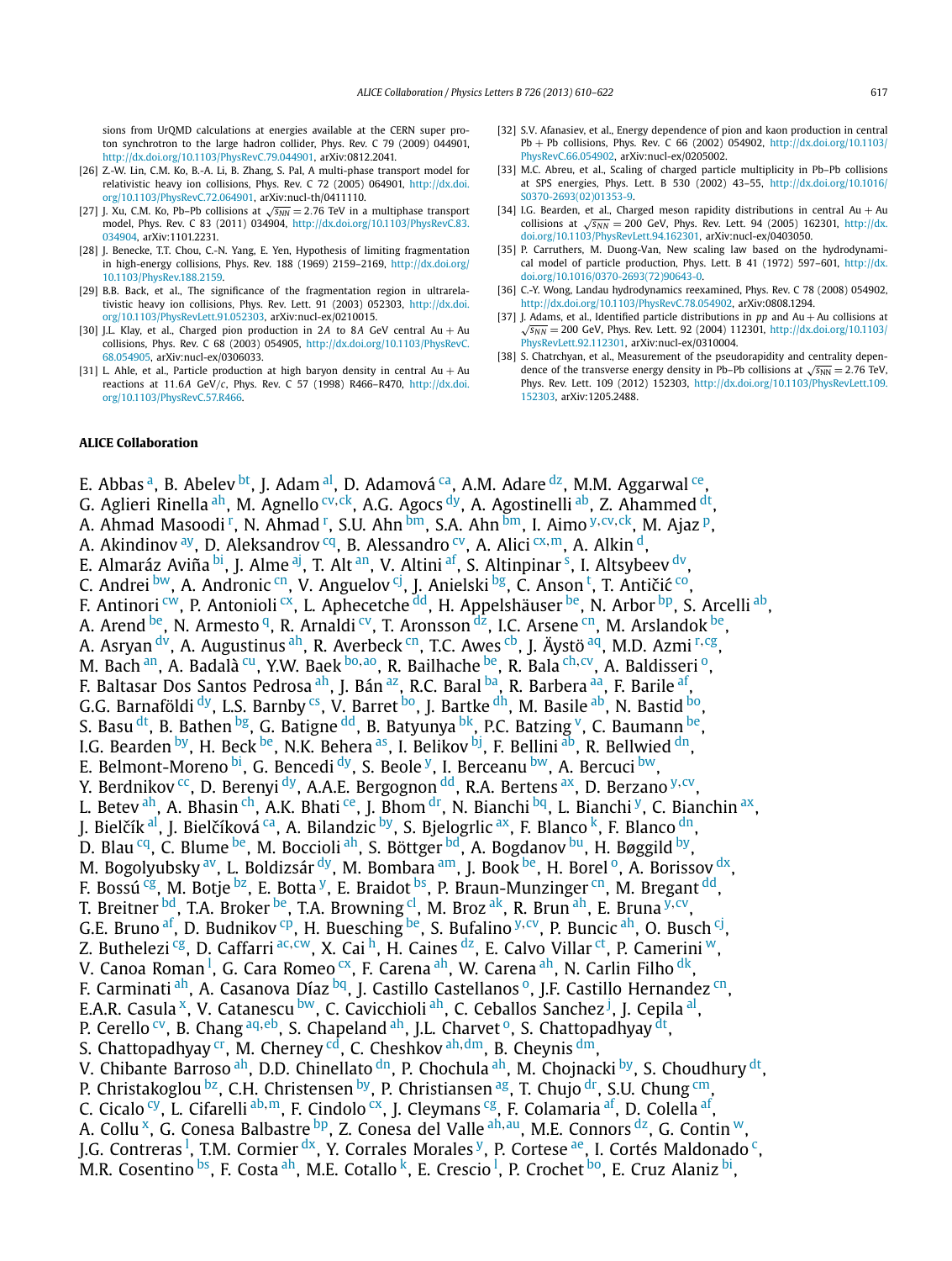R. Cruz A[l](#page-10-0)bino <sup>l</sup>, E. Cuautle <sup>bh</sup>, L. Cunqueiro <sup>bq</sup>, A. Dainese <sup>[ac](#page-10-0),cw</sup>, H.H. Dalsgaard <sup>by</sup>, R. Dang <sup>[h](#page-10-0)</sup>, A. Danu <sup>bc</sup>, K. Das <sup>cr</sup>, I. Das <sup>au</sup>, S. Das <sup>[e](#page-10-0)</sup>, D. Das <sup>cr</sup>, A. Dash <sup>dl</sup>, S. Dash <sup>as</sup>, S. De <sup>dt</sup>, G.O.V. de Barros <sup>dk</sup>, A. De Caro <sup>[ad](#page-10-0),[m](#page-10-0)</sup>, G. de Cataldo <sup>da</sup>, J. de Cuvel[an](#page-11-0)d <sup>an</sup>, A. De Falco <sup>x</sup>, D. De Gruttola <sup>[ad](#page-10-0),m</sup>, H. Delagrange <sup>dd</sup>, A. Deloff <sup>bv</sup>, N. De Marco <sup>[cv](#page-11-0)</sup>, E. Dénes <sup>[dy](#page-12-0)</sup>, S. De Pasquale <sup>ad</sup>, A. Deppman [dk,](#page-12-0) G. D Erasmo [af,](#page-11-0) R. de Rooij [ax,](#page-11-0) M.A. Diaz Corchero [k,](#page-10-0) D. Di Bari<sup>af</sup>, T. Dietel <sup>bg</sup>, C. Di Giglio <sup>af</sup>, S. Di Liberto <sup>db</sup>, A. Di Mauro <sup>ah</sup>, P. Di Nezza <sup>bq</sup>, R. Divià <[s](#page-10-0)up>ah</sup>, Ø. Djuvsland <sup>s</sup>, A. Dobrin <sup>[dx](#page-12-0),[ag](#page-11-0),[ax](#page-11-0)</sup>, T. Dobrowolski <sup>bv</sup>, B. Dönigus <sup>cn</sup>, O. Dordic <sup>v</sup>, O. Driga [dd,](#page-11-0) A.K. Dubey [dt,](#page-12-0) A. Dubla [ax,](#page-11-0) L. Ducroux [dm,](#page-12-0) P. Dupieux [bo,](#page-11-0) A.K. Dutta Majumdar [cr,](#page-11-0) D. Elia [da,](#page-11-0) D. Emschermann [bg,](#page-11-0) H. Engel [bd,](#page-11-0) B. Erazmus [ah](#page-11-0)*,*[dd,](#page-11-0) H.A. Erdal [aj,](#page-11-0) D. Eschweiler [an,](#page-11-0) B. Espagnon  $a^u$ , M. Estienne  $\frac{dd}{dx}$ , S. Esumi  $\frac{dr}{dx}$ , D. Evans  $\frac{cs}{dx}$ , S. Evdokimov  $\frac{dv}{dx}$ , G. Eyyubova  $\frac{v}{dx}$ , D. Fabris <sup>[ac](#page-10-0), cw</[s](#page-10-0)up>, J. Faivre <sup>bp</sup>, D. Falchieri <sup>ab</sup>, A. Fantoni <sup>bq</sup>, M. Fasel <sup>cj</sup>, D. Fehlker <sup>s</sup>, L. Feldkamp  $\frac{bg}{p}$ , D. Felea  $\frac{bc}{q}$ , A. Feliciello  $\frac{cy}{q}$ , B. Fenton-Olsen  $\frac{bs}{q}$ , G. Feofilov  $\frac{dv}{q}$ , A. Fernández Téllez<sup>c</sup>, A. Ferretti<sup>y</sup>, A. Festanti a[c,](#page-10-0) J. Figiel [dh,](#page-12-0) M.A.S. Figueredo [dk,](#page-12-0) S. Filchagin <sup>cp</sup>, D. Finogeev <sup>[aw](#page-11-0)</sup>, F.M. Fionda <sup>[af](#page-11-0)</sup>, E.M. Fiore <sup>af</sup>, E. Floratos <sup>cf</sup>, M. Floris <sup>ah</sup>, S. Foertsch <sup>cg</sup>, P. Foka [cn,](#page-11-0) S. Fokin <sup>cq</sup>, E. Fragiacomo <sup>cz</sup>, A. Francescon [ah](#page-11-0), [ac,](#page-10-0) U. Frankenfeld cn, U. Fuchs <sup>ah</sup>, C. Furget <sup>bp</sup>, M. Fusco Girard <sup>ad</sup>, J.J. Gaardhøje <sup>by</sup>, M. Gagliardi <sup>y</sup>, A. Gago <sup>ct</sup>, M. Gallio <sup>y</sup>, D.R. Gangadharan <sup>[t](#page-10-0)</sup>, P. Ganoti <sup>cb</sup>, C. Garabatos <sup>cn</sup>, E. Garcia-Solis <sup>n</sup>, C. Gargiulo <sup>ah</sup>, I. Garishvili<sup>bt</sup>, J. Gerhard [an,](#page-11-0) M. Germain [dd,](#page-11-0) C. Geuna<sup>o</sup>, A. Gheata [ah,](#page-11-0) M. Gheata [bc](#page-11-0),[ah](#page-11-0), B. Ghidini [af,](#page-11-0) P. Ghosh [dt,](#page-12-0) P. Gianotti <sup>bq</sup>, M.R. Girard [dw,](#page-12-0) P. Giubellino [ah,](#page-11-0) E. Gladysz-Dziadus <sup>dh</sup>, P. Glässel <sup>cj</sup>, R. Gomez <sup>[dj](#page-12-0), [l](#page-10-0)</sup>, E.G. Ferreiro <sup>q</sup>, L.H. González-Trueba <sup>bi</sup>, P. González-Zamora<sup>k</sup>, S. Gorbunov<sup>an</sup>, A. Goswami <sup>ci</sup>, S. Gotovac <sup>df</sup>, L.K. Graczykowski <sup>dw</sup>, R. Grajcarek <sup>cj</sup>, A. Grelli <sup>ax</sup>, A. Grigoras <sup>[ah](#page-11-0)</sup>, C. Grigoras <sup>ah</sup>, V. Grigoriev <sup>bu</sup>, A. Grigoryan <sup>b</sup>, S. Grigoryan  $\frac{bk}{m}$ , B. Grinyov<sup>d</sup>, N. Grion<sup>cz</sup>, P. Gros<sup>ag</sup>, J.F. Grosse-Oetringhaus [ah,](#page-11-0) J.-Y. Grossiord [dm,](#page-12-0) R. Grosso [ah,](#page-11-0) F. Guber [aw,](#page-11-0) R. Guernane [bp,](#page-11-0) B. Guerzoni [ab,](#page-10-0) M. Guilbaud dm, K. Gulbrandsen [by,](#page-11-0) H. Gulkanyan [b,](#page-10-0) T. Gunji <sup>[dq](#page-12-0)</sup>, R. Gupta <sup>ch</sup>, A. Gupta <sup>ch</sup>, R. Haake [bg,](#page-11-0) Ø. Haaland <[s](#page-10-0)up>s</sup>, C. Hadjidakis <sup>au</sup>, M. Haiduc <sup>bc</sup>, H. Hamagaki <sup>dq</sup>, G. Hamar <sup>dy</sup>, B.H. Han <sup>u</sup>, L.D. Hanratty<sup>cs</sup>, A. Hansen [by,](#page-11-0) Z. Harmanová-Tóthová<sup>am</sup>, J.W. Harris <sup>dz</sup>, M. Hartig [be,](#page-11-0) A. Harton<sup>n</sup>, D. Hatzifotiadou<sup>cx</sup>, S. Hayashi<sup>dq</sup>, A. Hayrapetyan [ah](#page-11-0), [b,](#page-10-0) S.T. Heckel [be,](#page-11-0) M. Heide <sup>bg</sup>, H. Helstrup <sup>[aj](#page-11-0)</sup>, A. Herghelegiu <sup>[bw](#page-11-0)</sup>, G. Herrera Corra[l](#page-10-0) <sup>l</sup>, N. Herrmann <sup>[cj](#page-11-0)</sup>, B.A. Hess [ds,](#page-12-0) K.F. Hetland [aj,](#page-11-0) B. Hicks [dz,](#page-12-0) B. Hippolyte [bj,](#page-11-0) Y. Hori [dq,](#page-12-0) P. Hristov [ah,](#page-11-0) I. Hřivnáčová <[s](#page-10-0)up>au</sup>, M. Huang <sup>s</sup>, T.J. Humanic <sup>[t](#page-10-0)</sup>, D.S. Hwang <sup>u</sup>, R. Ichou <sup>bo</sup>, R. Ilkaev <sup>cp</sup>, I. Ilkiv <sup>[bv](#page-11-0)</sup>, M. Inaba <sup>dr</sup>, E. Incani <sup>x</sup>, P.G. Innocenti <sup>ah</sup>, G.M. Innocenti <sup>[y](#page-10-0)</sup>, M. Ippolitov <sup>cq</sup>, M. I[r](#page-10-0)fan <sup>r</sup>, C. Ivan  $\text{cn}$ , V. Ivanov  $\text{cc}$ , A. Ivanov  $\text{dv}$ , M. Ivanov  $\text{cn}$ , O. Ivanytskyi  $\text{d}$ , A. Jachołkowski  $\text{da}$ , P.M. Jacobs <sup>bs</sup>, C. Jahnke <sup>dk</sup>, H.J. Jang <sup>bm</sup>, M.A. Janik <sup>dw</sup>, P.H.S.Y. Jayarathna <sup>dn</sup>, S. Jena <sup>as</sup>, D.M. Jha [dx,](#page-12-0) R.T. Jimenez Bustamante [bh,](#page-11-0) P.G. Jones Cs, H. Jung [ao,](#page-11-0) A. Jusko Cs, A.B. Kaidalov [ay](#page-11-0), S. Kalcher <sup>an</sup>, P. Kaliňák <sup>az</sup>, T. Kalliokoski <sup>aq</sup>, A. Kalweit <sup>ah</sup>, J.H. Kang <sup>eb</sup>, V. Kaplin <sup>bu</sup>, S. Kar <sup>dt</sup>, A. Karasu Uysal [ah](#page-11-0)*,*[ea](#page-12-0)*,*[bn,](#page-11-0) O. Karavichev [aw,](#page-11-0) T. Karavicheva [aw,](#page-11-0) E. Karpechev [aw,](#page-11-0) A. Kazantsev <sup>cq</sup>, U. Kebschull <sup>[bd](#page-11-0)</sup>, R. Keidel <sup>[ec](#page-12-0)</sup>, B. Ketzer <sup>[be](#page-11-0),dg</sup>, K.H. Khan <sup>p</sup>, M.M. Khan <sup>[r](#page-10-0)</sup>, P. Khan <sup>cr</sup>, S.A. Khan <sup>dt</sup>, A. Khanzadeev <sup>cc</sup>, Y. Kharlov<sup>av</sup>, B. Kileng <sup>[aj](#page-11-0)</s[u](#page-10-0)p>, M. Kim <sup>eb</sup>, S. Kim <sup>u</sup>, B. Kim <sup>eb</sup>, T. Kim <sup>eb</sup>, D.J. Kim <sup>aq</sup>, D.W. Kim <sup>[ao](#page-11-0),bm</s[u](#page-10-0)p>, J.H. Kim <sup>u</sup>, J.S. Kim <sup>ao</sup>, M. Kim <sup>ao</sup>, S. Kirsch <sup>an</sup>, I. Kisel <sup>an</sup>, S. Kiselev <sup>[ay](#page-11-0)</sup>, A. Kisiel <sup>dw</sup>, J.L. Klay <sup>g</sup>, J. Klein <sup>cj</sup>, C. Klein-Bösing <sup>bg</sup>, M. Kliemant [be,](#page-11-0) A. Kluge [ah,](#page-11-0) M.L. Knichel Cn, A.G. Knospe [di,](#page-12-0) M.K. Köhler Cn, T. Kollegger [an,](#page-11-0) A. Kolojvari <sup>dv</sup>, M. Kompaniets <sup>dv</sup>, V. Kondratiev <sup>dv</sup>, N. Kondratyeva <sup>bu</sup>, A. Konevskikh <sup>aw</sup>, V. Kovalenko <sup>dv</sup>, M. Kowalski <sup>dh</sup>, S. Kox <sup>[bp](#page-11-0)</sup>, G. Koyithatta Meethaleveedu <sup>as</sup>, J. Kral <sup>aq</sup>, I. Králik <sup>az</sup>, F. Kramer <sup>be</sup>, A. Kravčáková <sup>am</sup>, M. Krelina <sup>al</sup>, M. Kretz <sup>an</sup>, M. Krivda <sup>[cs](#page-11-0), az</sup>, F. Krizek <sup>aq</sup>, M. Krus <sup>al</sup>, E. Kryshen <sup>cc</sup>, M. Krzewicki <sup>cn</sup>, V. Kucera <sup>ca</sup>, Y. Kucheriaev <sup>cq</sup>, T. Kugathasan [ah,](#page-11-0) C. Kuhn [bj,](#page-11-0) P.G. Kuijer [bz,](#page-11-0) I. Kulakov [be,](#page-11-0) J. Kumar [as,](#page-11-0) P. Kurashvili [bv](#page-11-0), A. Kurepin [aw,](#page-11-0) A.B. Kurepin aw, A. Kuryakin [cp](#page-11-0), S. Kushpil Ca, V. Kushpil Ca, H. Kvaerno [v,](#page-10-0) M.J. Kweon <sup>cj</sup>, Y. Kwon <sup>eb</sup>, P. Ladrón de Guevara [bh,](#page-11-0) I. Lakomov [au,](#page-11-0) R. Langoy [s](#page-10-0), [du,](#page-12-0) S.L. La Pointe [ax,](#page-11-0) C. Lara [bd,](#page-11-0) A. Lardeux [dd,](#page-11-0) P. La Rocca [aa,](#page-10-0) R. Lea W, M. Lechman [ah,](#page-11-0) S.C. Lee [ao,](#page-11-0) G.R. Lee  $\text{cs}$ , I. Legrand  $\text{ab}$ , J. Lehnert  $\text{be}$ , R.C. Lemmon  $\text{dc}$ , M. Lenhardt  $\text{ca}$ , V. Lenti  $\text{da}$ , H. León [bi,](#page-11-0) M. Leoncino [y,](#page-10-0) I. León Monzón [dj,](#page-12-0) P. Lévai [dy,](#page-12-0) S. Li [bo](#page-11-0)*,*[h,](#page-10-0) J. Lien [s](#page-10-0)*,*[du,](#page-12-0) R. Lietava [cs,](#page-11-0)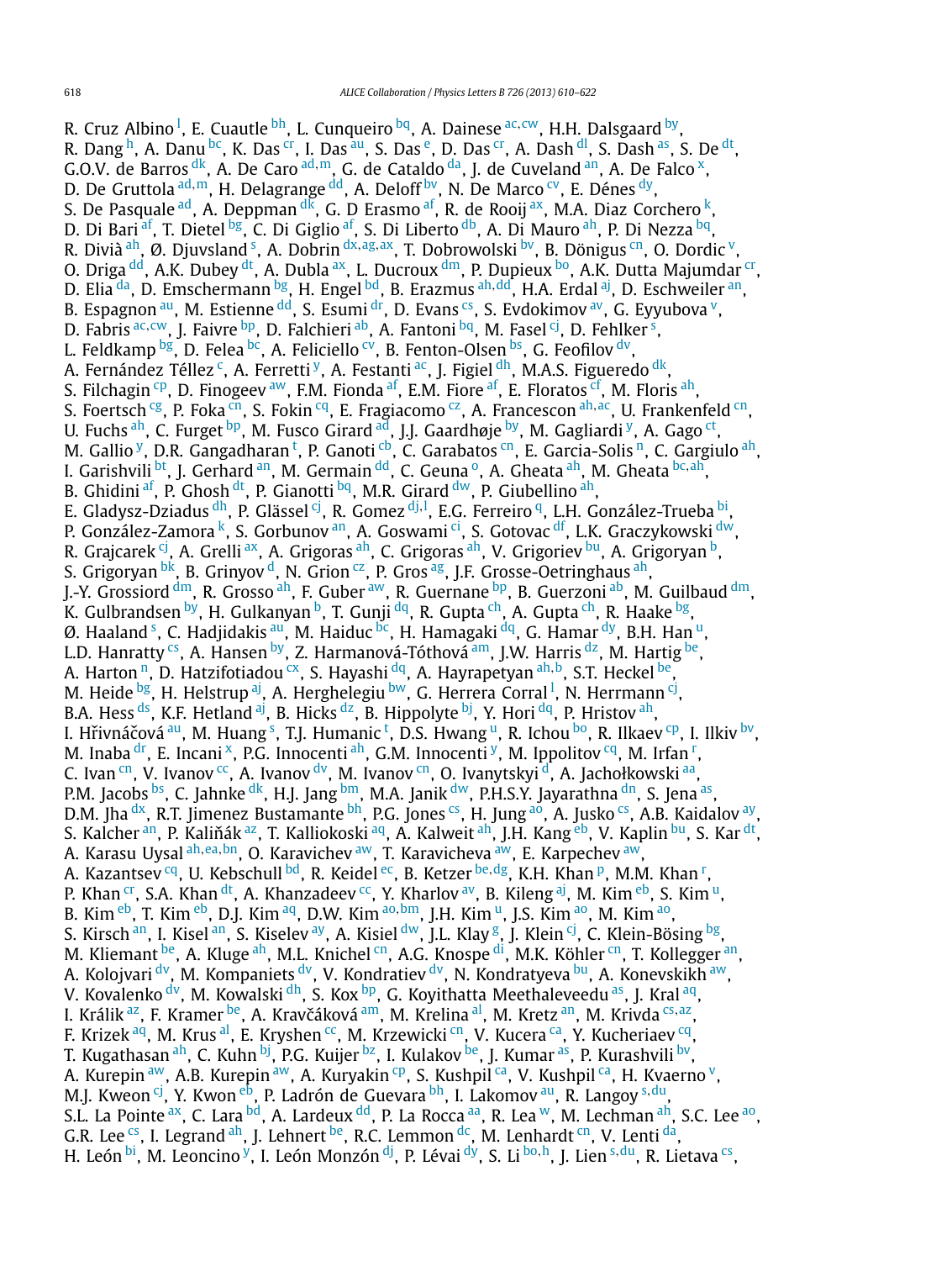S. Lindal <sup>v</sup>, V. Lindenstruth <sup>an</sup>, C. Lippmann <sup>[cn](#page-11-0), ah</sup>, M.A. Lisa <sup>[t](#page-10-0)</sup>, H.M. Ljunggren <sup>ag</sup>, D.F. Lodato <[s](#page-10-0)up>ax</sup>, P.I. Loenne <sup>s</sup>, V.R. Loggins <sup>dx</sup>, V. Loginov <sup>[bu](#page-11-0)</sup>, D. Lohner <sup>cj</sup>, C. Loizides <sup>bs</sup>, K.K. Loo <sup>aq</sup>, X. Lopez <sup>bo</sup>, E. López Torres <sup>[j](#page-10-0)</sup>, G. Løvhøiden <sup>v</sup>, X.-G. Lu <sup>cj</sup>, P. Luettig <sup>be</sup>, M. Lunardon  $a^c$ , J. Luo [h,](#page-10-0) G. Luparello  $a^x$ , C. Luzzi  $a^h$ , K. Ma h, R. Ma  $dz$ , D.M. Madagodahettige-Don [dn,](#page-12-0) A. Maevskaya [aw,](#page-11-0) M. Mager [bf](#page-11-0), [ah](#page-11-0), D.P. Mahapatra [ba,](#page-11-0) A. Maire [cj](#page-11-0), M. Malaev [cc,](#page-11-0) I. Maldonado Cervantes [bh,](#page-11-0) Ludmila Malinina [bk](#page-11-0), [1](#page-12-0), D. Mal'Kevi[ch](#page-11-0) <sup>ay</sup>, P. Malzacher <sup>cn</sup>, A. Mamonov <sup>cp</sup>, L. Manceau <sup>cv</sup>, L. Mangotra <sup>ch</sup>, V. Manko [cq,](#page-11-0) F. Manso [bo,](#page-11-0) V. Manzari [da,](#page-11-0) Y. Mao [h,](#page-10-0) M. Marchisone [bo](#page-11-0)*,*[y](#page-10-0), J. Mareš [bb,](#page-11-0) G.V. Margagliotti <sup>[w](#page-10-0),cz</sup>, A. Margotti CX, A. Marín C<sub>n</sub>, C. Markert [di,](#page-12-0) M. Marquard [be,](#page-11-0) I. Martashvili [dp,](#page-12-0) N.A. Martin [cn,](#page-11-0) P. Martinengo [ah,](#page-11-0) M.I. Martínez [c,](#page-10-0) G. Martínez García [dd](#page-11-0), Y. Martynov<sup>d</sup>, A. Mas <sup>[dd](#page-11-0)</sup>, S. Masciocchi <sup>cn</sup>, M. Masera <sup>y</sup>, A. Masoni <sup>cy</sup>, L. Massacrier <sup>dd</sup>, A. Mastroserio [af,](#page-11-0) A. Matyja [dh,](#page-12-0) C. Mayer dh, J. Mazer [dp,](#page-12-0) M.A. Mazzoni [db,](#page-11-0) F. Meddi<sup> z</sup>, A. Menchaca-Rocha <sup>bi</sup>, J. Mercado Pérez <sup>cj</sup>, M. Meres <sup>[ak](#page-11-0)</sup>, Y. Miake <sup>dr</sup>, K. Mikhaylov <sup>[bk](#page-11-0), [ay](#page-11-0)</sup>, L. Milano <sup>[ah](#page-11-0),[y](#page-10-0)</sup>, Jo[v](#page-10-0)an Milosevic <sup>v,2</sup>, A. Mischke <sup>ax</sup>, A.N. Mishra <sup>[ci](#page-11-0),at</sup>, D. Miśkowiec <sup>cn</sup>, C. Mitu <sup>bc</sup>, S. Mizuno <sup>dr</sup>, J. Mlynarz <sup>[dx](#page-12-0)</sup>, B. Mohanty <sup>[dt](#page-12-0), bx</sup>, L. Molnar <sup>[dy](#page-12-0), bj</sup>, L. Montaño Zetina <sup>[l](#page-10-0)</sup>, M. Monteno  $\alpha$ , E. Montes [k,](#page-10-0) T. Moon  $\alpha$ <sup>b</sup>, M. Morando  $\alpha$ <sup>c</sup>, D.A. Moreira De Godoy  $\alpha$ <sup>k</sup>, S. Moretto [ac](#page-10-0), A. Morreale [aq,](#page-11-0) A. Morsch [ah,](#page-11-0) V. Muccifora  $bq$ , E. Mudnic [df,](#page-11-0) S. Muhuri [dt,](#page-12-0) M. Mukherjee <sup>dt</sup>, H. Müller <sup>ah</sup>, M.G. Munhoz <sup>dk</sup>, S. Murray <sup>cg</sup>, L. Musa <sup>ah</sup>, J. Musinsky <sup>az</sup>, B.K. Nandi <sup>as</sup>, R. Nania <sup>cx</sup>, E. Nappi <sup>da</sup>, C. Nattrass <sup>dp</sup>, T.K. Nayak <sup>dt</sup>, S. Nazarenko <sup>cp</sup>, A. Nedosekin <sup>ay</sup>, M. Nicassio a<sup>f, cn</sup>, M. Niculescu <sup>[bc](#page-11-0), ah</sup>, B.S. Nielsen <sup>[by](#page-11-0)</sup>, T. Niida <sup>dr</sup>, S. Nikolaev<sup>cq</sup>, V. Nikolic<sup>co</sup>, S. Nikulin <sup>cq</sup>, V. Nikulin <sup>cc</sup>, B.S. Nilsen <sup>cd</sup>, M.S. Nilsson <sup>v</sup>, F. Noferini<sup>[cx](#page-11-0),m</sup>, P. Nomokonov <sup>bk</sup>, G. Nooren <sup>ax</sup>, A. Nyanin <sup>cq</sup>, A. Nyatha <sup>as</sup>, C. Nygaard <sup>by</sup>, J. Ny[s](#page-10-0)trand <sup>s</sup>, A. Ochirov <sup>dv</sup>, H. Oeschler <sup>[bf](#page-11-0),[ah](#page-11-0),cj</sup>, S. Oh <sup>dz</sup>, S.K. Oh <sup>ao</sup>, J. Oleniacz <sup>dw</sup>, A.C. Oliveira Da Silva [dk,](#page-12-0) C. Oppedisano [cv,](#page-11-0) A. Ortiz Velasquez [ag](#page-11-0)*,*[bh,](#page-11-0) A. Oskarsson [ag](#page-11-0), P. Ostrowski [dw,](#page-12-0) J. Otwinowski [cn,](#page-11-0) K. Oyama [cj,](#page-11-0) K. Ozawa [dq](#page-12-0), Y. Pachmayer cj, M. Pachr [al,](#page-11-0) F. Padilla <sup>y</sup>, P. Pagano <sup>ad</sup>, G. Paic<sup>bh</sup>, F. Painke <sup>an</sup>, C. Pajares <sup>q</sup>, S.K. Pal <sup>dt</sup>, A. Palaha <sup>cs</sup>, A. Palmeri <sup>[cu](#page-11-0)</sup>, V. Papikyan <sup>b</sup>, G.S. Pappalardo <sup>cu</sup>, W.J. Park <sup>cn</sup>, A. Passfeld <sup>bg</sup>, D.I. Patalakha <sup>av</sup>, V. Paticchio <sup>da</sup>, B. Paul <sup>cr</sup>, A. Pavlinov <sup>dx</sup>, T. Pawlak <sup>dw</sup>, T. Peitzmann <sup>ax</sup>, H. Pereira Da Costa <sup>o</sup>, E. Pereira De Oliveira Filho  $dk$ , D. Peresunko <sup>cq</sup>, C.E. Pérez Lara <sup>bz</sup>, D. Perrino <sup>af</sup>, W. Peryt  $dw$ , A. Pesci <sup>cx</sup>, Y. Pestov <sup>[f](#page-10-0)</sup>, V. Petráček <sup>[al](#page-11-0)</sup>, M. Petran <sup>al</sup>, M. Petris <sup>bw</sup>, P. Petrov <sup>cs</sup>, M. Petrovici <sup>bw</sup>, C. Petta [aa,](#page-10-0) S. Piano <sup>[cz](#page-11-0)</sup>, M. Pikna [ak,](#page-11-0) P. Pillot <sup>dd</sup>, O. Pinazza [ah,](#page-11-0) L. Pinsky <sup>dn</sup>, N. Pitz <sup>be</sup>, D.B. Piyarathna <sup>dn</sup>, M. Planinic<sup>co</sup>, M. Płoskoń<sup>bs</sup>, J. Pluta <sup>dw</sup>, T. Pocheptsov <sup>bk</sup>, S. Pochybova  $\frac{dy}{dx}$ , P.L.M. Podesta-Lerma  $\frac{dj}{dx}$ , M.G. Poghosyan  $\frac{dh}{dx}$ , K. Polák  $\frac{bb}{dx}$ , B. Polichtchouk  $\frac{dv}{dx}$ , N. Poljak <sup>[ax](#page-11-0), co</sup>, A. Pop <sup>bw</sup>, S. Porteboeuf-Houssais <sup>bo</sup>, V. Pospíšil <sup>al</sup>, B. Potukuchi <sup>ch</sup>, S.K. Prasad [dx,](#page-12-0) R. Preghenella Cx, [m,](#page-10-0) F. Prino Cv, C.A. Pruneau dx, I. Pshenichnov [aw,](#page-11-0) G. Puddu<sup>x</sup>, V. Punin <sup>cp</sup>, M. Putiš  $\frac{dm}{dm}$ , J. Putschke  $\frac{dx}{dr}$  $\frac{dx}{dr}$  $\frac{dx}{dr}$ , H. Qvigstad <sup>v</sup>, A. Rachevski <sup>cz</sup>, A. Rademakers <sup>ah</sup>, T.S. Räihä <sup>aq</sup>, J. Rak <sup>aq</sup>, A. Rakotozafindrabe<sup>0</sup>, L. Ramello <sup>ae</sup>, S. Raniwala <sup>ci</sup>, R. Raniwala <sup>ci</sup>, S.S. Räsänen <sup>aq</sup>, B.T. Rascanu <sup>be</sup>, D. Rathee <sup>ce</sup>, W. Rauch <sup>ah</sup>, K.F. Read <sup>dp</sup>, J.S. Real <sup>bp</sup>, K. Redlich <sup>[bv](#page-11-0), 3</[s](#page-10-0)up>, R.J. Reed <sup>dz</sup>, A. Rehman <sup>s</sup>, P. Reichelt <sup>be</sup>, M. Reicher <sup>[ax](#page-11-0)</sup>, R. Renfordt <sup>be</sup>, A.R. Reolon  $bq$ , A. Reshetin  $aw$ , F. Rettig  $an$ , J.-P. Revol  $ab$ , K. Reygers  $c$ <sup>j</sup>, L. Riccati  $cv$ , R.A. Ricci <sup>br</sup>, T. Richert <sup>ag</sup>, M. Richter <sup>v</sup>, P. Riedler <sup>ah</sup>, W. Riegler <sup>ah</sup>, F. Riggi <sup>[aa](#page-10-0), cu</sup>, M. Rodríguez Cahuantzi<[s](#page-10-0)up>c</sup>, A. Rodriguez Manso <sup>bz</sup>, K. Røed <sup>5, v</sup>, E. Rogochaya <sup>bk</sup>, D. Rohr [an,](#page-11-0) D. Röhrich <[s](#page-10-0)up>s</sup>, R. Romita <sup>[cn](#page-11-0),dc</sup>, F. Ronchetti <sup>bq</sup>, P. Rosnet <sup>bo</sup>, S. Rossegger <sup>ah</sup>, A. Rossi <sup>[ah,](#page-11-0)ac</sup>, P. Roy <sup>cr</sup>, C. Roy <sup>bj</sup>, A.J. Rubio Montero <sup>k</sup>, R. Rui <sup>w</sup>, R. Russo <sup>y</sup>, E. Ryabinkin <sup>cq</sup>, A. Rybicki <sup>[dh](#page-12-0)</sup>, S. Sadovsky <sup>[av](#page-11-0)</sup>, K. Šafařík<sup>ah</sup>, R. Sahoo <sup>at</sup>, P.K. Sahu <sup>ba</sup>, J. Saini <sup>dt</sup>, H. Sakaguchi <sup>ar</sup>, S. Sakai <sup>bs</sup>, D. Sakata <sup>dr</sup>, C.A. Salgado <sup>[q](#page-10-0)</sup>, J. Salzwedel <sup>[t](#page-10-0)</sup>, S. Sambyal <sup>ch</sup>, V. Samsonov <sup>cc</sup>, X. Sanchez Castro [bj,](#page-11-0) L. Šándor [az](#page-11-0), A. Sandoval [bi](#page-11-0), M. Sano [dr,](#page-12-0) G. Santagati [aa,](#page-10-0) R. Santoro [ah](#page-11-0)*,*[m,](#page-10-0) J. Sarkamo  $^{aq}$ , D. Sarkar  $^{dt}$ , E. Scapparone  $^{cx}$ , F. Scarlassara  $^{ac}$  $^{ac}$  $^{ac}$ , R.P. Scharenberg  $^{cl}$ , C. Schiaua [bw](#page-11-0), R. Schicker [cj,](#page-11-0) H.R. Schmidt [ds,](#page-12-0) C. Schmidt [cn,](#page-11-0) S. Schuchmann [be,](#page-11-0) J. Schukraft <sup>ah</sup>, T. Schuster <sup>dz</sup>, Y. Schutz <sup>[ah,](#page-11-0) dd</sup>, K. Schwarz <sup>cn</sup>, K. Schweda <sup>cn</sup>, G. Scioli <sup>ab</sup>, E. Scomparin <sup>cv</sup>, R. Scott <sup>dp</sup>, P.A. Scott <sup>cs</sup>, G. Segato <sup>ac</sup>, I. Selyuzhenkov <sup>cn</sup>, S. Senyukov <sup>bj</sup>,

J. Seo <sup>[cm](#page-11-0)</sup>, S. Serci<sup>x</sup>, E. Serradilla <sup>[k](#page-10-0), bi</sup>, A. Sevcenco <sup>bc</sup>, A. Shabetai <sup>dd</sup>, G. Shabratova <sup>bk</sup>,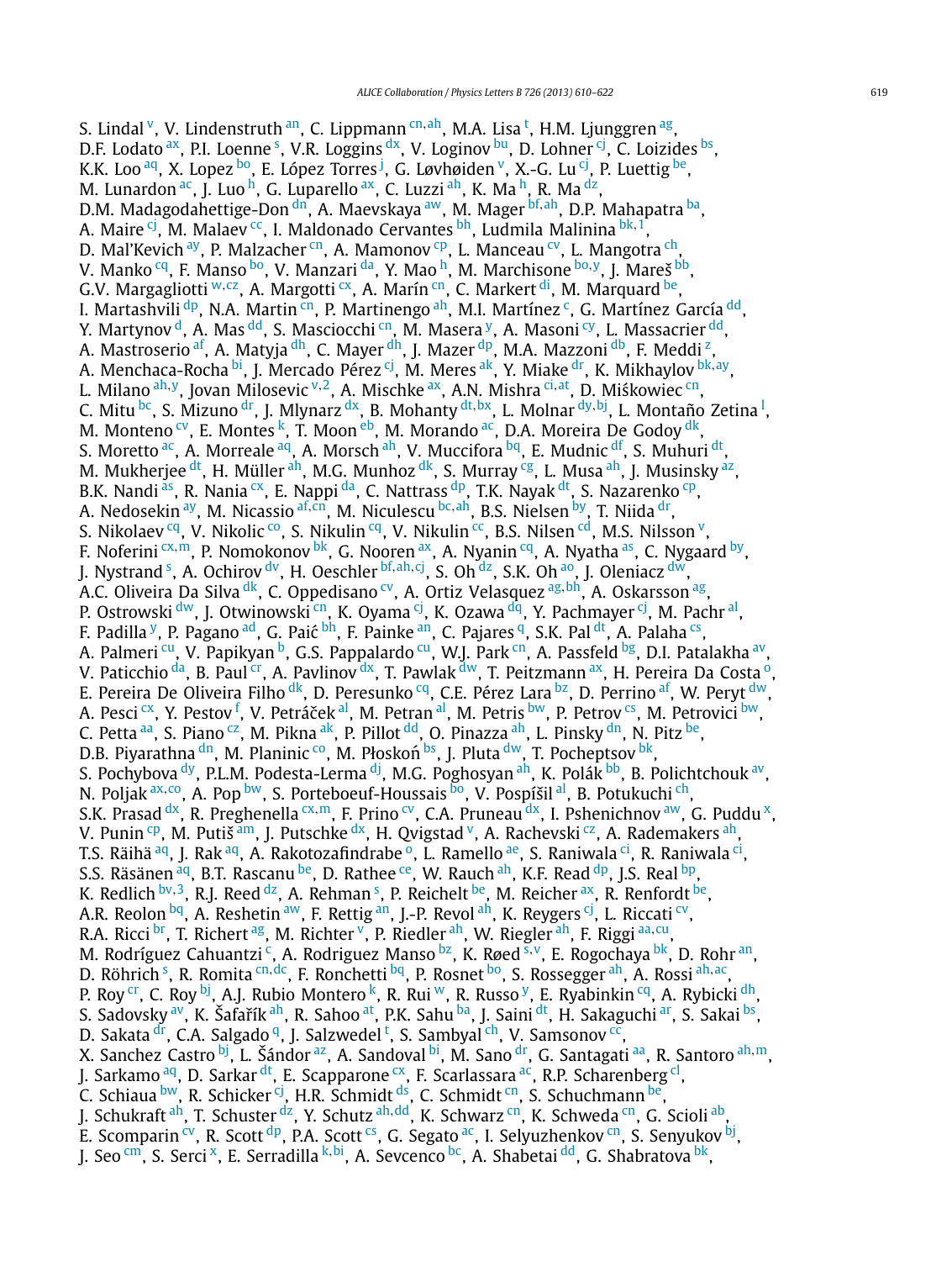<span id="page-10-0"></span>R. Shahoyan <sup>ah</sup>, N. Sharma <sup>dp</sup>, S. Sharma <sup>ch</sup>, S. Rohni <sup>ch</sup>, K. Shigaki <sup>ar</sup>, K. Shtejer <sup>j</sup>, Y. Sibiriak <sup>cq</sup>, E. Sicking <sup>bg</sup>, S. Siddhanta <sup>cy</sup>, T. Siemiarczuk <sup>bv</sup>, D. Silvermyr <sup>cb</sup>, C. Silvestre <sup>bp</sup>, G. Simatovic [bh](#page-11-0)*,*[co,](#page-11-0) G. Simonetti [ah,](#page-11-0) R. Singaraju [dt,](#page-12-0) R. Singh [ch,](#page-11-0) S. Singha [dt](#page-12-0)*,*[bx,](#page-11-0) V. Singhal [dt,](#page-12-0) B.C. Sinha <sup>dt</sup>, T. Sinha <sup>cr</sup>, B. Sitar <sup>ak</sup>, M. Sitta <sup>ae</sup>, T.B. Skaali <sup>v</sup>, K. Skjerdal <sup>s</sup>, R. Smakal <sup>al</sup>, N. Smirnov [dz,](#page-12-0) R.J.M. Snellings [ax](#page-11-0), C. Søgaard [ag,](#page-11-0) R. Soltz [bt,](#page-11-0) M. Song [eb,](#page-12-0) J. Song [cm,](#page-11-0) C. Soos [ah,](#page-11-0) F. Soramel ac, I. Sputowska [dh,](#page-12-0) M. Spyropoulou-Stassinaki [cf,](#page-11-0) B.K. Srivastava [cl,](#page-11-0) J. Stachel [cj,](#page-11-0) I. Stan <sup>bc</sup>, G. Stefanek <sup>[bv](#page-11-0)</sup>, M. Steinpreis <sup>t</sup>, E. Stenlund <sup>ag</sup>, G. Steyn <sup>cg</sup>, J.H. Stiller <sup>cj</sup>, D. Stocco <sup>dd</sup>, M. Stolpovskiy [av,](#page-11-0) P. Strmen [ak,](#page-11-0) A.A.P. Suaide <sup>dk</sup>, M.A. Subieta Vásquez <sup>y</sup>, T. Sugitate [ar,](#page-11-0) C. Suire [au,](#page-11-0) R. Sultanov [ay,](#page-11-0) M. Šumbera <sup>ca</sup>, T. Susa <sup>co</sup>, T.J.M. Symons <sup>bs</sup>, A. Szanto de Toledo <sup>dk</sup>, I. Szarka <sup>[ak](#page-11-0)</sup>, A. Szczepankiewicz <sup>[dh](#page-12-0), ah</sup>, M. Szymański <sup>dw</sup>, J. Takahashi <sup>dl</sup>, M.A. Tangaro <sup>af</sup>, J.D. Tapia Takaki <sup>au</sup>, A. Tarantola Peloni <sup>be</sup>, A. Tarazona Martinez <sup>ah</sup>, A. Tauro <sup>ah</sup>, G. Tejeda Muñoz <sup>c</sup>, A. Telesca <sup>ah</sup>, A. Ter Minasyan <sup>[cq](#page-11-0)</sup>, C. Terrevoli <sup>af</sup>, J. Thäder <sup>cn</sup>, D. Thomas <sup>[ax](#page-11-0)</sup>, R. Tieulent <sup>dm</sup>, A.R. Timmins <sup>dn</sup>, D. Tlusty <sup>al</sup>, A. Toia <sup>[an](#page-11-0),ac,cw</sup>, H. Torii <sup>dq</sup>, L. Toscano <sup>cv</sup>, V. Trubnikov <sup>d</sup>, D. Truesdale <sup>t</sup>, W.H. Trzaska <sup>aq</sup>, T. Tsuji <sup>[dq](#page-12-0)</sup>, A. Tumkin <sup>cp</sup>, R. Turrisi <sup>cw</sup>, T.S. Tveter <sup>v</sup>, J. Ulery <sup>be</sup>, K. Ullaland <sup>s</sup>, J. Ulrich <sup>[bl](#page-11-0),bd</sup>, A. Uras [dm,](#page-12-0) G.M. Urciuoli [db,](#page-11-0) G.L. Usai <sup>x</sup>, M. Vajzer [al](#page-11-0), [ca,](#page-11-0) M. Vala [bk](#page-11-0), [az,](#page-11-0) L. Valencia Palomo [au,](#page-11-0) P. Vande Vyvre <sup>ah</sup>, J.W. Van Hoorne <sup>ah</sup>, M. van Leeuwen <sup>ax</sup>, L. Vannucci <sup>br</sup>, A. Vargas <sup>c</sup>, R. Varma [as,](#page-11-0) M. Vasileiou <sup>cf</sup>, A. Vasiliev <sup>cq</sup>, V. Vechernin [dv,](#page-12-0) M. Veldhoen [ax,](#page-11-0) M. Venaruzzo <sup>w</sup>, E. Vercellin <sup>y</sup>, S. Vergara <sup>c</sup>, R. Vernet <sup>i</sup>, M. Verweij <sup>ax</sup>, L. Vickovic <sup>df</sup>, G. Viesti <sup>ac</sup>, J. Viinikainen <sup>aq</sup>, Z. Vilakazi <sup>cg</sup>, O. Villalobos Baillie <sup>cs</sup>, Y. Vinogradov <sup>cp</sup>, L. Vinogradov <sup>dv</sup>, A. Vinogradov <sup>cq</sup>, T. Virgili <sup>ad</sup>, Y.P. Viyogi <sup>dt</sup>, A. Vodopyanov <sup>bk</sup>, M.A. Völkl<sup>cj</sup>, S. Voloshin <sup>[dx](#page-12-0)</sup>, K. Voloshin [ay,](#page-11-0) G. Volpe [ah,](#page-11-0) B. von Haller [ah](#page-11-0), I. Vorobyev [dv,](#page-12-0) D. Vranic [cn](#page-11-0)*,*[ah,](#page-11-0) J. Vrláková [am,](#page-11-0) B. Vulpescu <sup>bo</sup>, A. Vyushin <sup>cp</sup>, B. Wagner <sup>s</sup>, V. Wagner <sup>al</sup>, R. Wan <sup>h</sup>, Y. Wang <sup>h</sup>, M. Wang <sup>h</sup>, Y. Wang [cj,](#page-11-0) K. Watanabe [dr,](#page-12-0) M. Weber [dn,](#page-12-0) J.P. Wessels [ah](#page-11-0)*,*[bg](#page-11-0), U. Westerhoff [bg](#page-11-0), J. Wiechula [ds,](#page-12-0) J. Wikne  $\overline{v}$ , M. Wilde  $\overline{b}$ g, G. Wilk  $\overline{b}v$ , M.C.S. Williams  $\overline{c}x$ , B. Windelband  $\overline{c}$ j, L. Xaplanteris Karampatsos <sup>[di](#page-12-0)</sup>, C.G. Yaldo <sup>dx</sup>, Y. Yamaguchi <sup>dq</sup>, S. Yang <sup>s</sup>, P. Yang <sup>h</sup>, H. Yang <sup>o</sup>*,*[ax,](#page-11-0) S. Yasnopolskiy [cq,](#page-11-0) J. Yi [cm,](#page-11-0) Z. Yin h, I.-K. Yoo [cm,](#page-11-0) J. Yoon [eb,](#page-12-0) W. Yu [be,](#page-11-0) X. Yuan h, I. Yushmanov <sup>[cq](#page-11-0)</sup>, V. Zaccolo <sup>by</sup>, C. Zach <sup>al</sup>, C. Zampolli <sup>cx</sup>, S. Zaporozhets <sup>bk</sup>, A. Zarochentsev<sup>dv</sup>, P. Závada [bb](#page-11-0), N. Zaviyalov <sup>cp</sup>, H. Zbroszczyk <sup>dw</sup>, P. Zelnicek [bd,](#page-11-0) I.S. Zgura <sup>bc</sup>, M. Zhalov <sup>cc</sup>, H. Zhang <sup>h</sup>, X. Zhang <sup>[bs](#page-11-0),[bo](#page-11-0),h</sup>, Y. Zhang <sup>h</sup>, D. Zhou <sup>h</sup>, F. Zhou <sup>h</sup>, Y. Zhou <sup>ax</sup>, H. Zhu <sup>h</sup>, J. Zhu <sup>h</sup>, X. Zhu <sup>h</sup>, J. Zhu <sup>h</sup>, A. Zichichi <sup>ab,m</sup>, A. Zimmermann <sup>cj</sup>, G. Zinovjev <sup>d</sup>, Y. Zoccarato <sup>dm</sup>, M. Zynovyev <sup>d</sup>, M. Zyzak <sup>[be](#page-11-0)</sup>

- <sup>a</sup> *Academy of Scientific Research and Technology (ASRT), Cairo, Egypt*
- <sup>b</sup> *A.I. Alikhanyan National Science Laboratory (Yerevan Physics Institute) Foundation, Yerevan, Armenia*
- <sup>c</sup> *Benemérita Universidad Autónoma de Puebla, Puebla, Mexico*
- <sup>d</sup> *Bogolyubov Institute for Theoretical Physics, Kiev, Ukraine*
- <sup>e</sup> *Bose Institute, Department of Physics and Centre for Astroparticle Physics and Space Science (CAPSS), Kolkata, India*
- <sup>f</sup> *Budker Institute for Nuclear Physics, Novosibirsk, Russia*
- <sup>g</sup> *California Polytechnic State University, San Luis Obispo, CA, United States*
- <sup>h</sup> *Central China Normal University, Wuhan, China*
- <sup>i</sup> *Centre de Calcul de l'IN2P3, Villeurbanne, France*
- <sup>j</sup> *Centro de Aplicaciones Tecnológicas y Desarrollo Nuclear (CEADEN), Havana, Cuba*
- <sup>k</sup> *Centro de Investigaciones Energéticas Medioambientales y Tecnológicas (CIEMAT), Madrid, Spain*
- <sup>l</sup> *Centro de Investigación y de Estudios Avanzados (CINVESTAV), Mexico City and Mérida, Mexico*
- <sup>m</sup> *Centro Fermi Museo Storico della Fisica e Centro Studi e Ricerche "Enrico Fermi", Rome, Italy*
- <sup>n</sup> *Chicago State University, Chicago, United States*
- <sup>o</sup> *Commissariat à l'Energie Atomique, IRFU, Saclay, France*
- <sup>p</sup> *COMSATS Institute of Information Technology (CIIT), Islamabad, Pakistan*
- <sup>q</sup> *Departamento de Física de Partículas and IGFAE, Universidad de Santiago de Compostela, Santiago de Compostela, Spain*
- <sup>r</sup> *Department of Physics, Aligarh Muslim University, Aligarh, India*
- <sup>s</sup> *Department of Physics and Technology, University of Bergen, Bergen, Norway*
- <sup>t</sup> *Department of Physics, Ohio State University, Columbus, OH, United States*
- <sup>u</sup> *Department of Physics, Sejong University, Seoul, South Korea*
- <sup>v</sup> *Department of Physics, University of Oslo, Oslo, Norway*
- <sup>w</sup> *Dipartimento di Fisica dell'Università and Sezione INFN, Trieste, Italy*
- <sup>x</sup> *Dipartimento di Fisica dell'Università and Sezione INFN, Cagliari, Italy*
- <sup>y</sup> *Dipartimento di Fisica dell'Università and Sezione INFN, Turin, Italy*
- <sup>z</sup> *Dipartimento di Fisica dell'Università 'La Sapienza' and Sezione INFN, Rome, Italy*
- aa *Dipartimento di Fisica e Astronomia dell'Università and Sezione INFN, Catania, Italy*
- ab *Dipartimento di Fisica e Astronomia dell'Università and Sezione INFN, Bologna, Italy*
- ac *Dipartimento di Fisica e Astronomia dell'Università and Sezione INFN, Padova, Italy*
- ad *Dipartimento di Fisica 'E.R. Caianiello' dell'Università and Gruppo Collegato INFN, Salerno, Italy*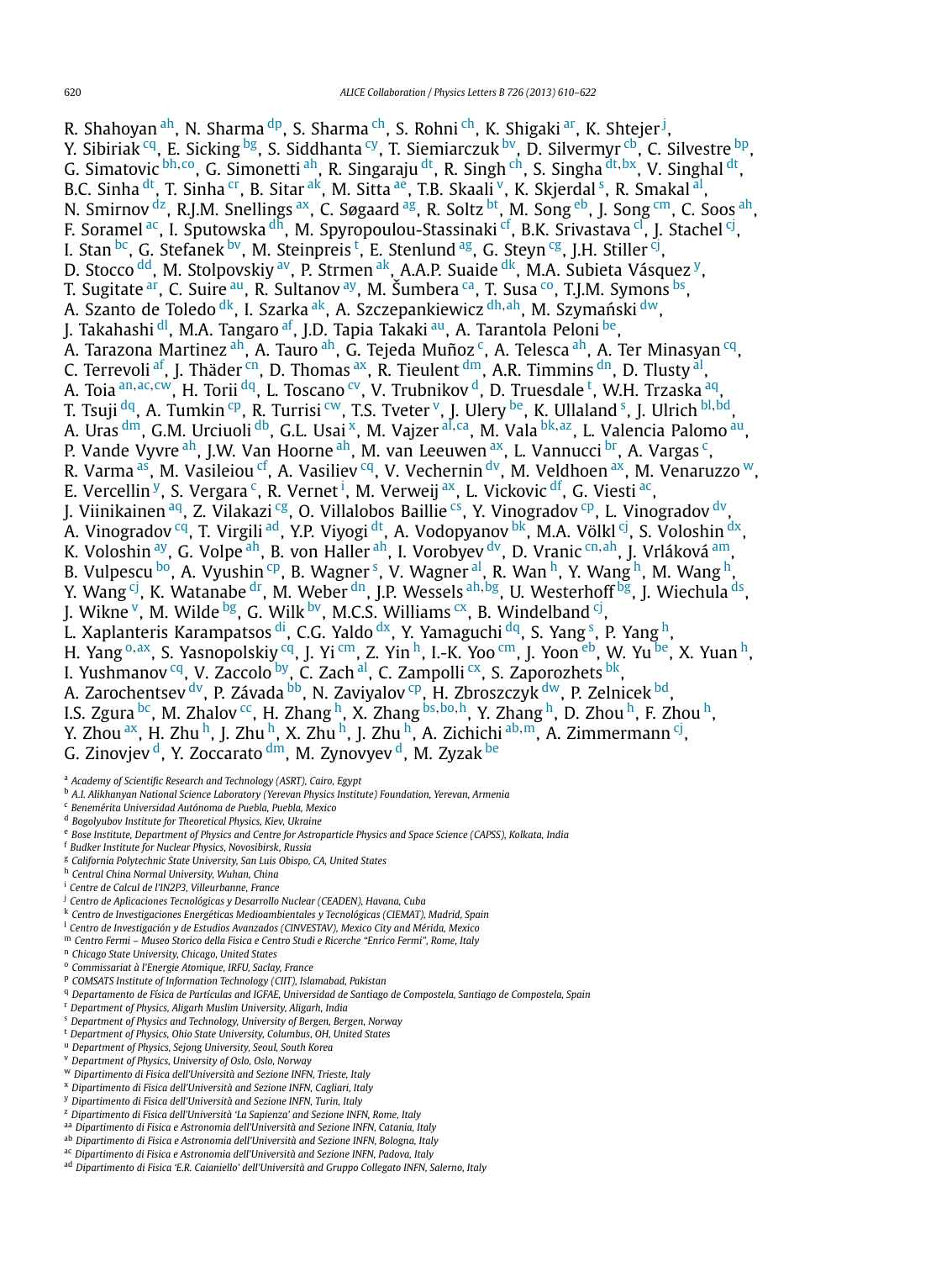<span id="page-11-0"></span>ae *Dipartimento di Scienze e Innovazione Tecnologica dell'Università del Piemonte Orientale and Gruppo Collegato INFN, Alessandria, Italy* af *Dipartimento Interateneo di Fisica 'M. Merlin' and Sezione INFN, Bari, Italy* ag *Division of Experimental High Energy Physics, University of Lund, Lund, Sweden* ah *European Organization for Nuclear Research (CERN), Geneva, Switzerland* ai *Fachhochschule Köln, Köln, Germany* aj *Faculty of Engineering, Bergen University College, Bergen, Norway* ak *Faculty of Mathematics, Physics and Informatics, Comenius University, Bratislava, Slovakia* al *Faculty of Nuclear Sciences and Physical Engineering, Czech Technical University in Prague, Prague, Czech Republic* am *Faculty of Science, P.J. Šafárik University, Košice, Slovakia* an *Frankfurt Institute for Advanced Studies, Johann Wolfgang Goethe-Universität Frankfurt, Frankfurt, Germany* ao *Gangneung-Wonju National University, Gangneung, South Korea* ap *Gauhati University, Department of Physics, Guwahati, India* aq *Helsinki Institute of Physics (HIP) and University of Jyväskylä, Jyväskylä, Finland* ar *Hiroshima University, Hiroshima, Japan* as *Indian Institute of Technology Bombay (IIT), Mumbai, India* at *Indian Institute of Technology Indore, Indore (IITI), India* au *Institut de Physique Nucléaire d'Orsay (IPNO), Université Paris-Sud, CNRS-IN2P3, Orsay, France* av *Institute for High Energy Physics, Protvino, Russia* aw *Institute for Nuclear Research, Academy of Sciences, Moscow, Russia* ax *Nikhef, National Institute for Subatomic Physics and Institute for Subatomic Physics of Utrecht University, Utrecht, Netherlands* ay *Institute for Theoretical and Experimental Physics, Moscow, Russia* az *Institute of Experimental Physics, Slovak Academy of Sciences, Košice, Slovakia* ba *Institute of Physics, Bhubaneswar, India* bb *Institute of Physics, Academy of Sciences of the Czech Republic, Prague, Czech Republic* bc *Institute of Space Sciences (ISS), Bucharest, Romania* bd *Institut für Informatik, Johann Wolfgang Goethe-Universität Frankfurt, Frankfurt, Germany* be *Institut für Kernphysik, Johann Wolfgang Goethe-Universität Frankfurt, Frankfurt, Germany* bf *Institut für Kernphysik, Technische Universität Darmstadt, Darmstadt, Germany* bg *Institut für Kernphysik, Westfälische Wilhelms-Universität Münster, Münster, Germany* bh *Instituto de Ciencias Nucleares, Universidad Nacional Autónoma de México, Mexico City, Mexico* bi *Instituto de Física, Universidad Nacional Autónoma de México, Mexico City, Mexico* bj *Institut Pluridisciplinaire Hubert Curien (IPHC), Université de Strasbourg, CNRS-IN2P3, Strasbourg, France* bk *Joint Institute for Nuclear Research (JINR), Dubna, Russia* bl *Kirchhoff-Institut für Physik, Ruprecht-Karls-Universität Heidelberg, Heidelberg, Germany* bm *Korea Institute of Science and Technology Information, Daejeon, South Korea* bn *KTO Karatay University, Konya, Turkey* bo *Laboratoire de Physique Corpusculaire (LPC), Clermont Université, Université Blaise Pascal, CNRS-IN2P3, Clermont-Ferrand, France* bp *Laboratoire de Physique Subatomique et de Cosmologie (LPSC), Université Joseph Fourier, CNRS-IN2P3, Institut Polytechnique de Grenoble, Grenoble, France* bq *Laboratori Nazionali di Frascati, INFN, Frascati, Italy* br *Laboratori Nazionali di Legnaro, INFN, Legnaro, Italy* bs *Lawrence Berkeley National Laboratory, Berkeley, CA, United States* bt *Lawrence Livermore National Laboratory, Livermore, CA, United States* bu *Moscow Engineering Physics Institute, Moscow, Russia* bv *National Centre for Nuclear Studies, Warsaw, Poland* bw *National Institute for Physics and Nuclear Engineering, Bucharest, Romania* bx *National Institute of Science Education and Research, Bhubaneswar, India* by *Niels Bohr Institute, University of Copenhagen, Copenhagen, Denmark* bz *Nikhef, National Institute for Subatomic Physics, Amsterdam, Netherlands* ca *Nuclear Physics Institute, Academy of Sciences of the Czech Republic, Rež u Prahy, Czech Republic ˇ* cb *Oak Ridge National Laboratory, Oak Ridge, TN, United States* cc *Petersburg Nuclear Physics Institute, Gatchina, Russia* cd *Physics Department, Creighton University, Omaha, NE, United States* ce *Physics Department, Panjab University, Chandigarh, India* cf *Physics Department, University of Athens, Athens, Greece* cg *Physics Department, University of Cape Town and iThemba LABS, National Research Foundation, Somerset West, South Africa* ch *Physics Department, University of Jammu, Jammu, India* ci *Physics Department, University of Rajasthan, Jaipur, India* cj *Physikalisches Institut, Ruprecht-Karls-Universität Heidelberg, Heidelberg, Germany* ck *Politecnico di Torino, Turin, Italy* cl *Purdue University, West Lafayette, IN, United States* cm *Pusan National University, Pusan, South Korea* cn *Research Division and ExtreMe Matter Institute EMMI, GSI Helmholtzzentrum für Schwerionenforschung, Darmstadt, Germany* co *Rudjer Boškovi´c Institute, Zagreb, Croatia* cp *Russian Federal Nuclear Center (VNIIEF), Sarov, Russia*

- cq *Russian Research Centre Kurchatov Institute, Moscow, Russia*
- cr *Saha Institute of Nuclear Physics, Kolkata, India*
- cs *School of Physics and Astronomy, University of Birmingham, Birmingham, United Kingdom*
- ct *Sección Física, Departamento de Ciencias, Pontificia Universidad Católica del Perú, Lima, Peru*
- cu *Sezione INFN, Catania, Italy*
- cv *Sezione INFN, Turin, Italy*
- cw *Sezione INFN, Padova, Italy*
- cx *Sezione INFN, Bologna, Italy*
- cy *Sezione INFN, Cagliari, Italy*
- cz *Sezione INFN, Trieste, Italy*
- da *Sezione INFN, Bari, Italy*
- db *Sezione INFN, Rome, Italy*
- dc *Nuclear Physics Group, STFC Daresbury Laboratory, Daresbury, United Kingdom*
- dd *SUBATECH, Ecole des Mines de Nantes, Université de Nantes, CNRS-IN2P3, Nantes, France*
- de *Suranaree University of Technology, Nakhon Ratchasima, Thailand*